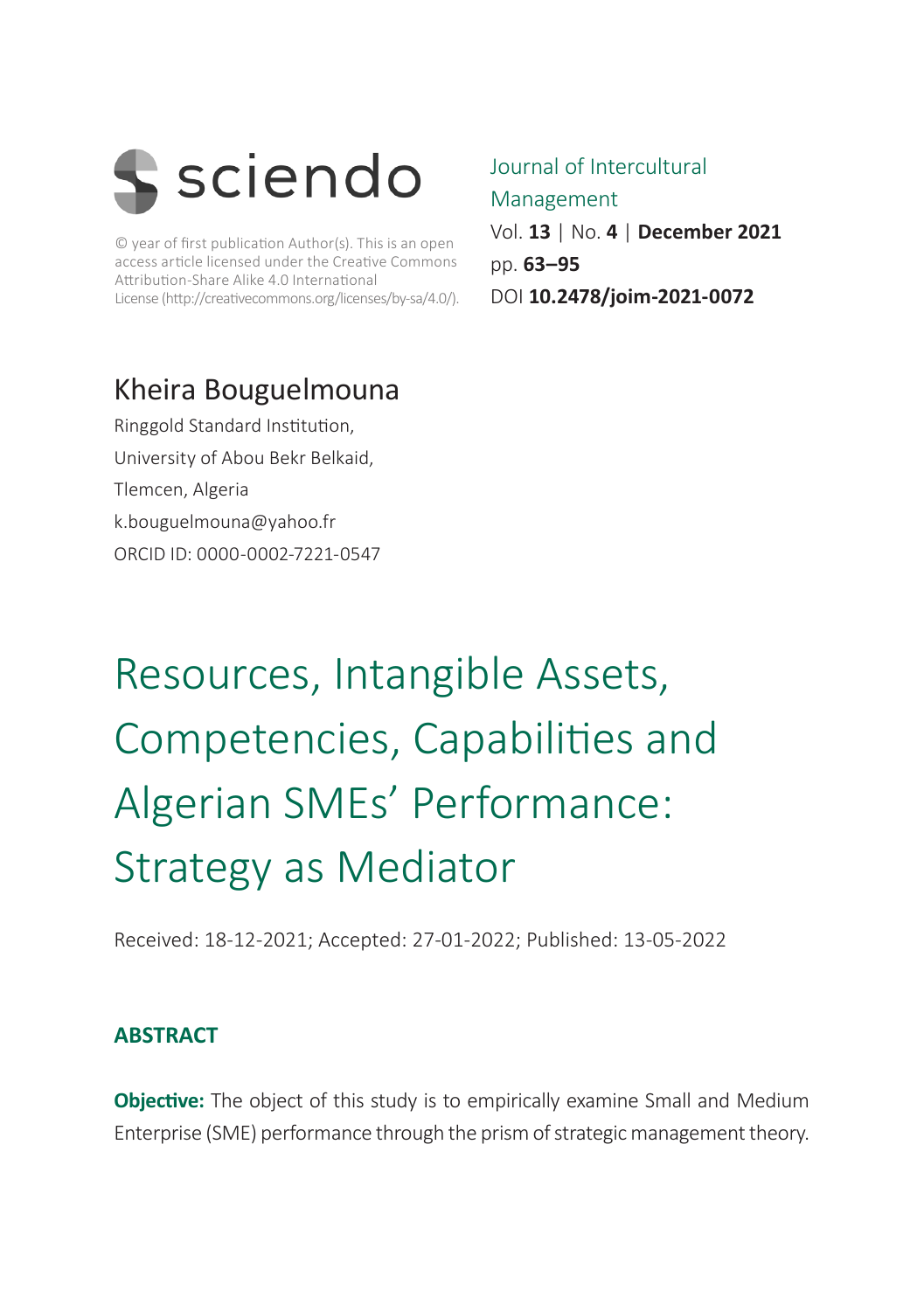**Methodology:** We apply Resource-Based-View into our research to explain the relationship of a firm's performance with Resource factors and firm strategy. Fifty Algerian SMEs from the northwest region are targeted and PLS statistical analysis is applied to produce valid results.

**Findings:** Results show a direct positive relationship between firm strategy and resource factors with a firm's performance. A direct positive relationship of resource factors with firm strategy is also recorded. However, the mediator role of the strategy is rejected.

**Value Added:** Research on Algerian SMEs' performance has intensified in recent years, but few empirical studies have explored the influence of environmental, resource, and strategy factors related to performance.

**Recommendations:** The study makes a compelling case for strengthening government intervention alongside national Algerian SMEs, particularly those belonging to the industrial sector. It is an intervention that will specifically target the improvement, or even the simplification of the tax or quasi-tax system, banks' credit standards flexibility (financial resources), and above all, substantive managerial support that could allow our SMEs to manage their resources better and acquire and develop new ones to provide higher performance.

**Key words:** strategy, SME Algerian, performance, resource-based view, PLS-SEM technique

**JEL codes:** L1, L19, L26, M19

## Introduction

In Algeria, the SME sector, which has today become of critical importance to industrial growth and development, remains the only solution to steer the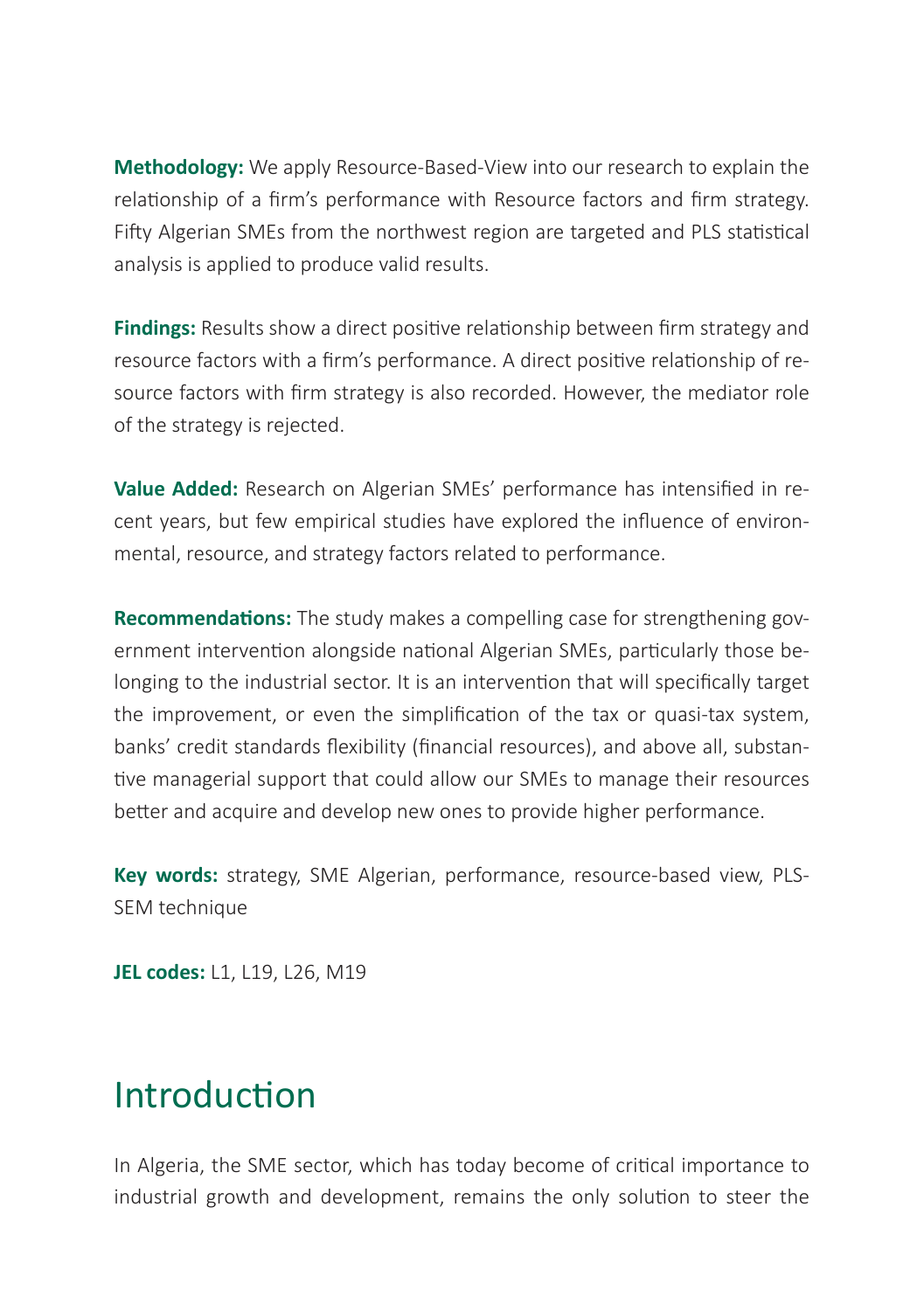country out of the current economic crisis due to the fall in oil prices. In the first half of 2019, the Ministry of Mines and Industries indicated that 1,171,945 SMEs exist – of which 1,136,787 are VSCs, 30,471 are SCs, and only 4,688 are MSCs – which contribute over 99(%) of employment in terms of employer-employee (Statistical information bulletin, Ministry of Mines and Industries, November edition, 2019), and about 77(%) of value-added targets for 2015 (Benhamed & Lohous, 2017, p. 14). Algerian SMEs that remain concentrated in trading, service, construction, and agro-food activities are known not only for their "weak financial structure, lack of technical, professional and managerial skills, lack of reliable and up-to-date information, lack of structural flexibility and specialization, poor engagement in R&D, and subcontracting activities" (Si Lekhal, 2013, p. 47) but also for their unique entrepreneurial characteristics, and their lack of marketing competencies (Benzazoua, Ardjouman, & Abada, 2015, p. 109). Furthermore, Algerian SMEs are subject to numerous constraints in the ordinary course of business, particularly the bureaucratic public administration (Mebtoul, 2017, 2016); the informal market dominance (Benhabib & Attalah, 2014; Mebtoul, 2009, 2017), as well as the financial system deficiency (Bounoua, 2011; Si Lekhal, 2013, 2012), as signs of an economic environment where business cannot thrive, remain the main operative events of such a situation.

From this bitter observation and following notably the lack of empirical research on Algerian SMEs, we offer the present paper as a contribution to analyzing Algerian SMEs' performance in the broader framework of strategic management theory, a theory that is now dominated by two main principles and leading paradigms that remain contradictory even though they are complementary (Amit & Schoemaker, 1993; Henderson & Mitchell, 1997; Pribadi & Kanai, 2011; Spanos & Lioukas, 2001). If the SCP paradigm, or Porter's (1980, 1985) five forces Model, explains performance variation of firms by industry factors, the Resource-based-view (RBV) focused more on their idiosyncratic resources (Barney, 1991).

Besides the multiple research efforts (Galbreath & Gavin, 2008; Garson, 2016; Hansen & Wernerfelt, 1989; Mauri & Micheals, 1998; O'Cass & Ngo, 2007; Subroto, Alhabsji, & Djumahir, 2014; Sylvie & Huang, 2010) that haveprompted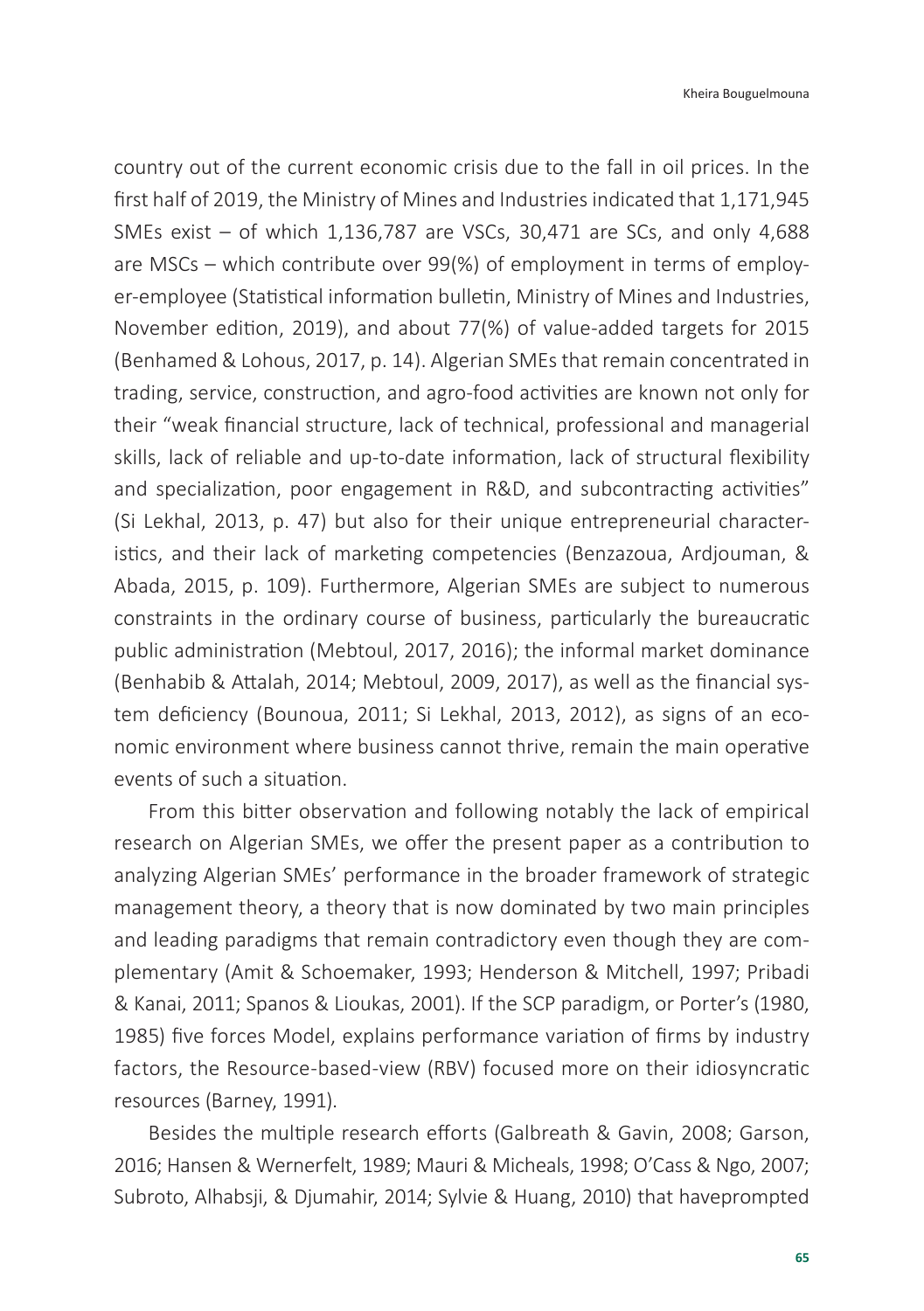

a wide-ranging debate about the industry factors versus resources for firms performance, our contribution focuses per the available literature on the empirical validation of the RBV approach, in SMEs, particularly in developing countries. Unlike past research, dealing with a single category of resources, we propose investigating SMEs' performance in Algeria with a broader spectrum, which integrates the triptych Resources-Competencies-Capacities. Our objective is to address the algerian SME's performance issue as close as possible, for which perfection is required, in a business environment that is both hostile and uncertain.

The central hypothesis of our research is, therefore, based on the following observation:

▪ A relationship exists between the Resources and competencies heritage, strategic behavior, and the Algerian SMEs' performance.

## Literature Review

### *Foundations of the Resource-Based-View (RBV)*

It was a result of the very apparent increase in the complexity of the business environment in the early 1990s – due in particular to increased hyper-competitiveness, the development of a knowledge-based economy, and the prominent rise of Japanese firms that combined conflicting competitive advantages (time, cost, quality) – that strategic management theory would see the emergence of the resource and competence movement (RCM) (Barney, 1986; Wernerfelt, 1984, Grant, 1991; Hamel & Prahalad, 1990, 1994). The movement, whose hypotheses were in total contradiction with those formulated by the adaptation and positioning then current (first movement), dominated the arena of the strategic discipline by refocusing on the external factors of the environment, with reference to the competitive forces of Porter (1980, 1985). These factors would have to be better understood by companies, allowing them to choose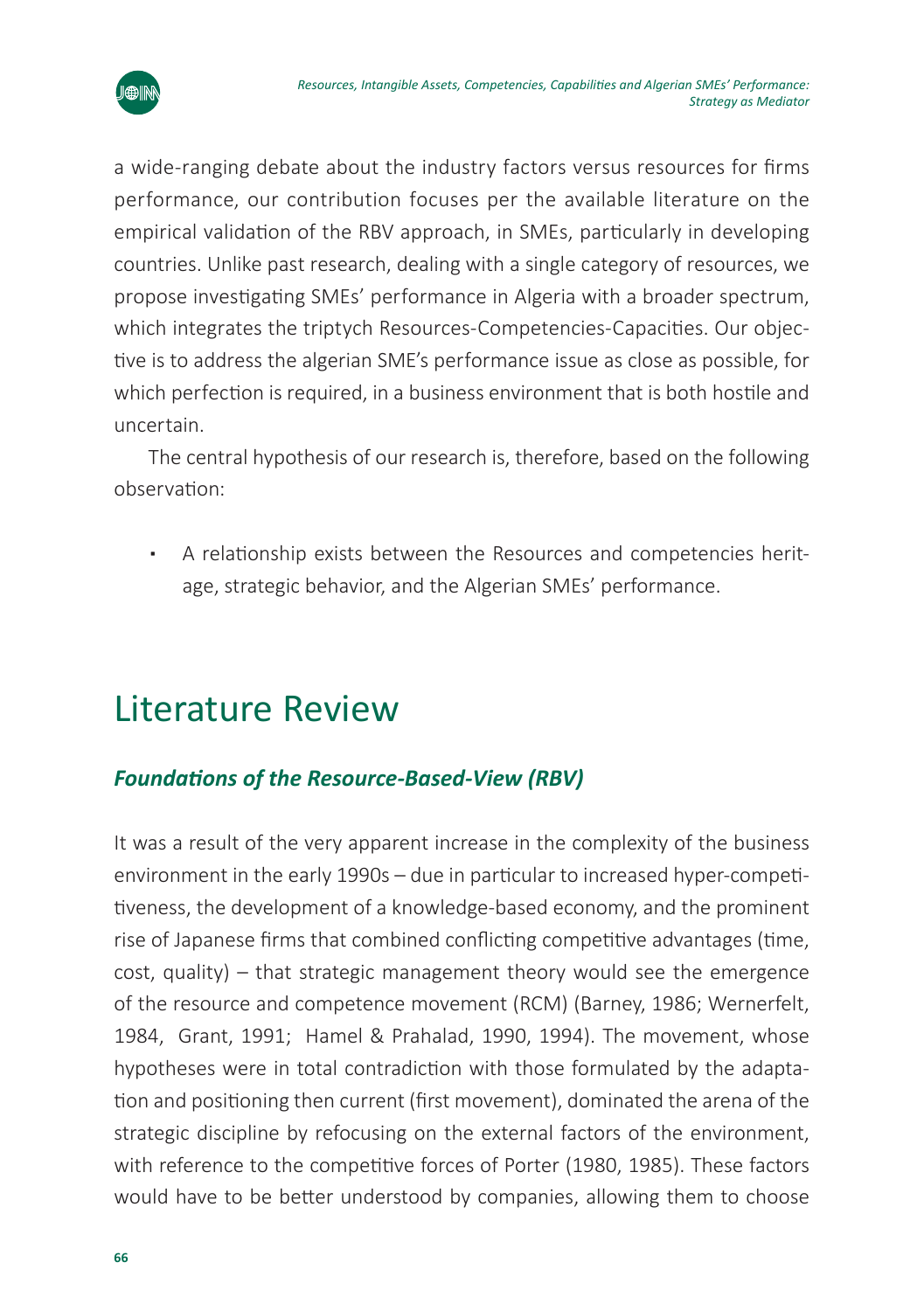Kheira Bouguelmouna

a favourable competitive position by choosing a particular value creation configuration (cost leadership/differentiation) and thus achieving a unique and sustainable competitive advantage.

The RBV's perspective states that the difference between firms is more often perceived exclusively in terms of resources provided, following its own exploitation model (Amit & Schoemaker, 1993; Grant, 1991), and which can allow it to derive a best effective service (Penrose, 1959). A mode whose originality lies in the existence of a set of complex organizational routines, of a tacit nature, stemming from a long organizational learning process (Grant, 1991), which is rooted in the history and culture of the company, thus giving the benefit of a strategic asymmetry (Hafsi & Martinet, 2007, p. 91), where innovation (product/process) prevails over the simple imitation of acts and facts.

"It is the environment that adopts the ex-post, the organizations surviving depending on the level of competition and the frequency of technological discontinuities" (Teece et al., 1994, as cited in Tywoniak, 1998, p. 4).

Under the assumption that the company is a set of resources and competencies, the founders of the RBV movement (Barney, 1986, 1991; Dierickx & Cool, 1989; Grant, 1991; Wernerfelt, 1984) linked competitiveness to the detention of some strategic resources described as valuable, rare, imperfectly imitable and not substitutable — as defined by Barney (1991) — and heterogeneous and imperfectly mobile with ex-ante limits (better information compared to the competition) and ex-post limits (isolation mechanisms) as stated by Peteraf (1993).

Theoretically, the term 'Resources' has received particular attention as it is widely used meaning (Huang, 2012, p. 16) bears witness to this. Specifically, Barney (1991) conceptualizes resources as "all assets, capabilities, organizational processes, firm attributes, information, knowledge, and so on controlled by a firm that enables the firm to conceive of and implement strategies that improve its efficiency and effectiveness" (Barney, 1991, p. 101). Wernerfelt (1984) instead categorized resources into two types, the tangible type which corresponds to physical resources, and the intangible type which refers not only to "culture, human capital, knowledge, but also databases, intellectual property rights, and personal and organizational networks" (Tournois, 2002, p. 07). In line with Hall (1992), it is the intangible resources owned by firms which

**67**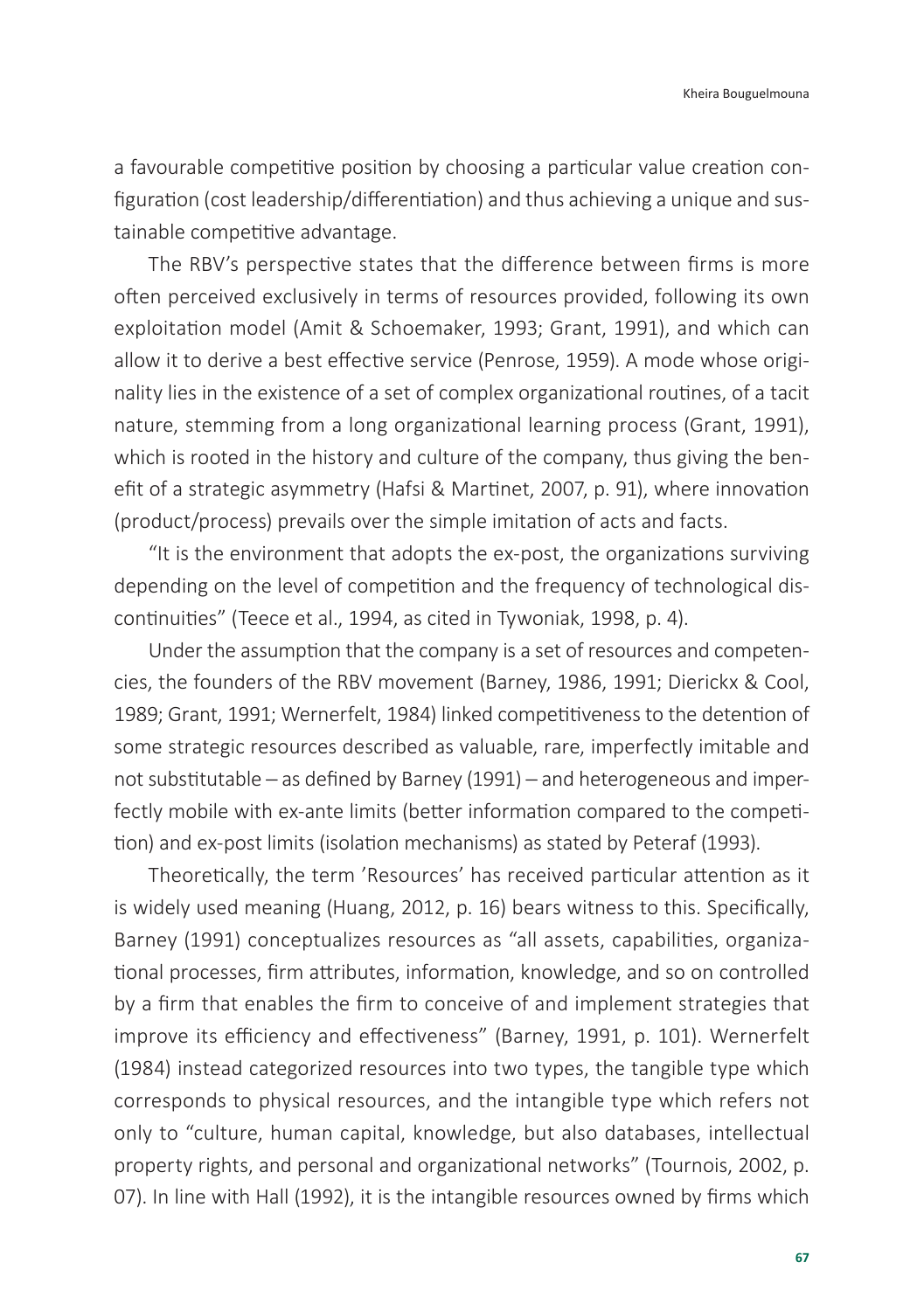

give them a differential capacity compared to the competition. The author indicated that there are two main types of intangible resources: "(i)assets that include contracts, licenses, intellectual property rights, trade secrets, reputation, networks, and databases, and which are the origin of differential regulatory capacity and position" (Hall, 1992, p. 144), and (ii) competencies of both "know-how (employees, suppliers, and distributors, etc.), and organizational culture (perception of quality, ability to manage change, perception of service, etc.) from which functional, and cultural capacities are derived, respectively" (Hall, 1992, p. 144). In furtherance of these views, other authors distinguish clearly capacity from resources. It was at that point that Grant (1991) indicated that "while resources are the source of a firm's capabilities, capabilities are the main source of its competitive advantage" (Grant, 1991, p. 119). In other words, it concerns "the capacity for a team of resources to work together synergistically" (Grant, 1991, p. 120). In this respect, it is considered a set of processes capable of allowing a better organization of resources.

### *Firm Resources and Firm Performance Strategy*

Several empirical studies have examined the relationship between resources-strategy, and resources-firm performance over the past few years. In a study examining local authorities' performance in Israel, Carmeli & Tishler (2004) focused on intangible organizational elements and their interactions. The results confirmed a positive impact, including the link between perceived culture and reputation. An impact whose importance is relatively linked to the existence of synergy effects between these elements (Carmeli & Tishler, 2004, p. 1259). Alimin Ismadi et al. (2012) for their part tested the value of organizational resources, capacities, and systems to achieve a competitive advantage. Simultaneously, the three variables revealed a strong positive significance concerning the competitive advantage. In isolation, however, systems and capabilities are considered critical elements in gaining a competitive advantage at the expense of organizational resources. The dynamic capacities' value for strategic orientation (cost/differentiation) and the competitive advantage/performance of Portuguese SMEs firms were mentioned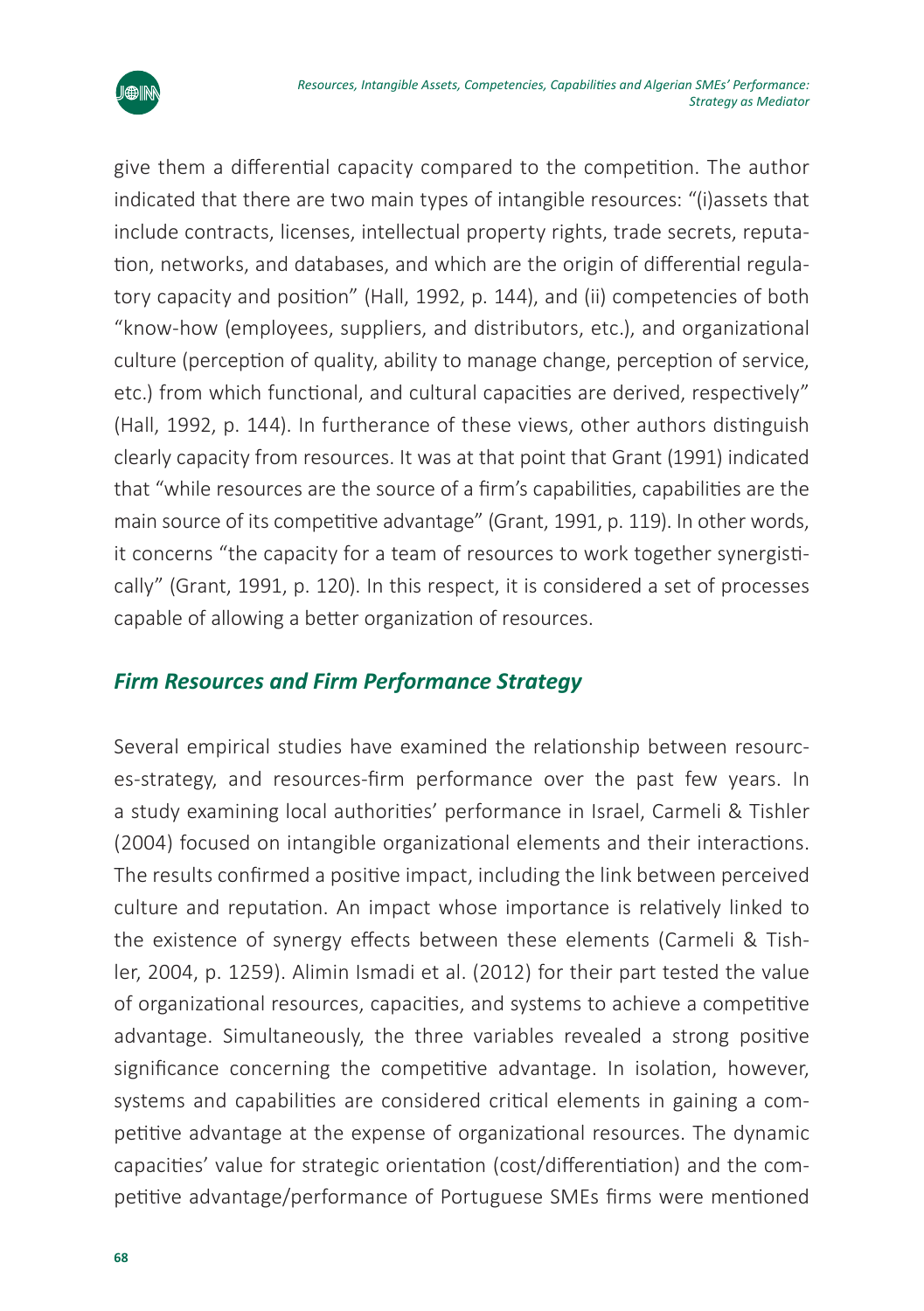by Barbosa Ferreira, Coelho, & Amorim Weersma (2019). The results demonstrate a positive-indirect link between exploration and exploitation capabilities and performance via managerial / innovation capacities and strategic orientation, an orientation whose positive impact on competitive advantage/performance was also recognized (Barbosa Ferreira, Coelho, & Amorim Weersma, 2019, p. 1). It can also be seen as a strong confirmation of intangible assets and capabilities ─ depending on tangible resources ─ as a critical source of performance provided by Galbreath & Galvin (2008) in their study of Australian firms. Al Mamun, Fazal & Muniady (2019) examine the relationship between entrepreneurial skills−market orientation, sales orientation and networking, and entrepreneurial competencies and Microenterprises' Performance in Malaysia. The authors have found a mediator effect, stressing the link of the entrepreneurial competencies to the market orientation and network-performance (Al Mamun, Fazal, & Muniady, 2019, p. 29). Furthermore, the intervention of Laosirihongthong, Prajogo, and Adebanjo (2013) uncovered a relationship between the differentiation strategy and (internal/ network) resources, and between these same resources and innovation performance of Thai manufacturing. The authors reveal that the differentiation strategy leads to the development of internal/network resources, that internal ones are in a positive−direct link to innovation performance and mediate the link between resources network−performance (Laosirihongthong, Prajogo, & Adebanjo, 2013, p. 1231). Roostika (2019), for his part, tested SMEs' craft industry application of resource-based-view (RBV) in Indonesia. The author then explored the role of capabilities in their versions: innovation, marketing, and learning concerning performance. These three types of capacities positively influence the firms' performance under study (Roostika, 2019, p. 423). Barbosa de Almeida et al. (2013) analyzed, on the other hand, the organizational capabilities in their strategic, managerial, technological, and marketing configurations concerning strategy types, strategy formulation quality, and strategy implementation capability and organizational performance in Brazilian textiles companies. The results indicate a significant relationship between marketing capabilities and concentration strategy, managerial capabilities and cost strategy, managerial capabilities and financial performance, and strategy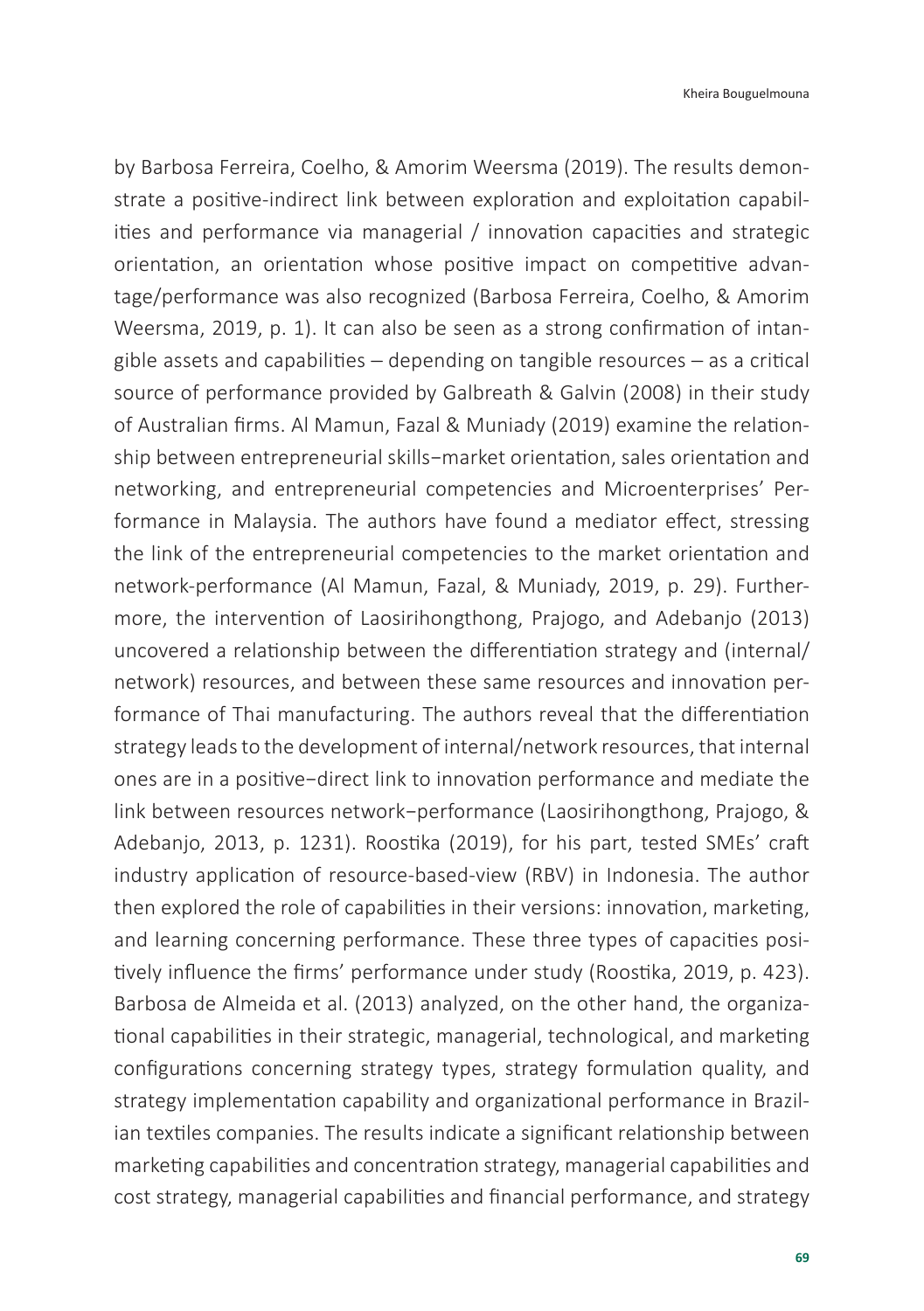

implementation capabilities and strategy formulation quality. Despite this, so far, there is no link despite technological capabilities and differentiation strategies. With this in mind, a Chinese study revealed that marketing capabilities, in particular, seem to have a moderating effect on the relationship between entrepreneurial strategy and performance (Li, Zhang & Chan, 2005). A refocusing on social capital and managerial links, which may form a link between owners/managers and community leaders, government owners/managerial, and political leaders, was undertaken by Acquaah (2011). The findings therefore revealed significant positive moderating effects of community leaders and bureaucratic officials' relationships on business strategy and firms' performance in Ghana, as a source of resources, information, and knowledge. On the other hand, the negative moderating effects of political leaders are associated with tremendous mutual interests that may limit the advantage of new opportunities for these firms. Pribadi & Kanai (2011) noted a dual resource effect on SMEs' business performance in Indonesia. Thus, the resources turned out to be positively and directly linked to the performance, which has, in turn, a positive indirect relationship via strategy where the firms' resources affect not only the way but also the decision (Pribadi & Kanai, 2011, p. 104).

### *Business Strategy−Firm Performance Relationship*

In strategic management, improving firm performance is associated with adopting a coherent strategic approach in business, which involves setting a *"*system consistent of goals and determining functional policies; aligning a business's strengths, weaknesses, environmental threats, and opportunities, focusing on developing and exploiting distinctive competences, driving forces for competitive success" (Gibcus & Kemp, 2003, p. 23). In developing countries, where emerging companies, being small businesses with a low level of resources (Hafsi & Gauthier, 2003, p. 6), a great interest was paid, in recent strategic management studies, to the concept of strategy. From an evolutionary point of view, the strategic principles have a significant impact on these companies' performance so that they "try to avoid competition by discovery; a sign of the strong development of the informal sector in these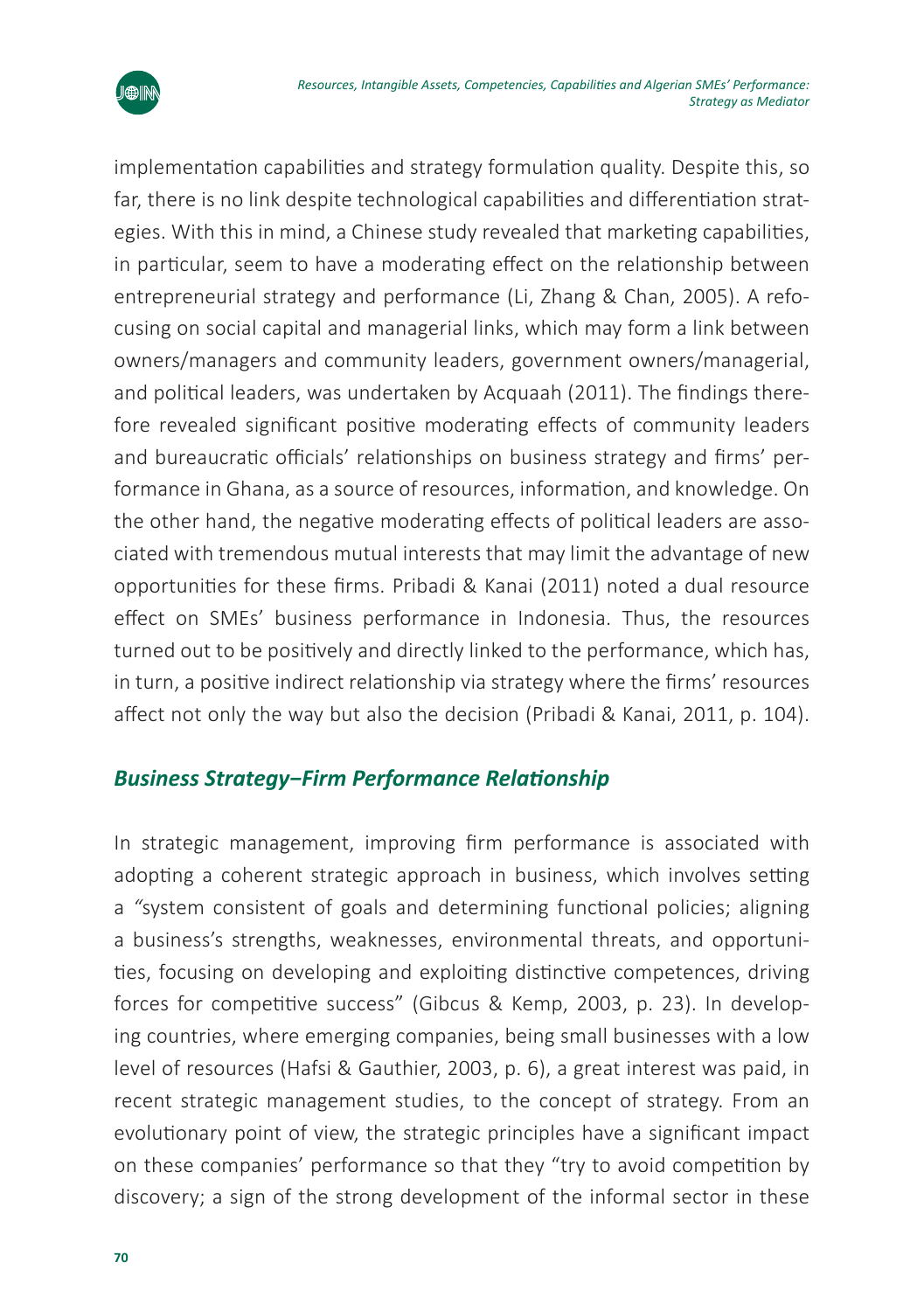countries" (Hafsi & Gauthier, 2003, p. 6). For this purpose, numerous empirical studies have been given. Jaoua (2014) had tested the level of adoption of strategic management practices in Tunisian SMEs under the upgrading program. The author, having taken note of the existence of the main functional strategies, and the genuine participation of middle managers in strategic decision−making, confirms real strategic management. Muogbo (2013) associated manufacturing companies' performance in Nigeria with the existence of a structured planning mechanism, formulated policies, written vision/ asserted mission, and with the team who allocates and controls resources. For Kenya's economic context, Otieno, Namusonge, and Mugambi (2017) demonstrate a positive−significant effect between the strategic management process (environmental analysis, formulation, implementation, and strategic control) and SMEs' performance in Kenya. Moreover, a study by Gomera, Chinyamurindi, & Mishi (2018) aimed to endorse this view, which revealed a positive link between the strategic planning process and the financial performance of SMEs in South Africa, acknowledging the mentioned process as a *sine qua non* organizational capacity leading to a competitive advantage realization (Gomera, Chinyamurindi, & Mishi, 2018, p. 1). According to the study of Sirajuddin, Ridwan, & Jayadi (2017), in Indonesian SMEs, strategic planning, strategic execution, and strategic evaluation have a positive and significant impact on sales volume, BEP (break even point) achievement, and profits of SMEs. In opposite to that, the mission determination, and the strategic formulation do nothave any link. Other scholars have proposed that strategic orientation represented by entrepreneurial orientation (innovation, proactivity, risk-taking) is perceived as a key resource, and source of competitive advantage/performance of SMEs in Nigeria (Abiodun & Isa Kida, 2016, pp. 206−210). Furthermore, it is a strategic entrepreneurship discussed in terms of entrepreneurial orientation (EO), entrepreneurial values (EV), knowledge creation process (KCP), which has been tested in relation to the performance of SMEs in Malaysia (Chai, 2014). This study has regarded entrepreneurial orientation (EO), among the three studied variables, as of paramount importance for the performance of SMEs (Chai, 2014, p. 5). Sidi Bello, Haim Hilman, & Manaf Bohari (2018) studied the relationship between business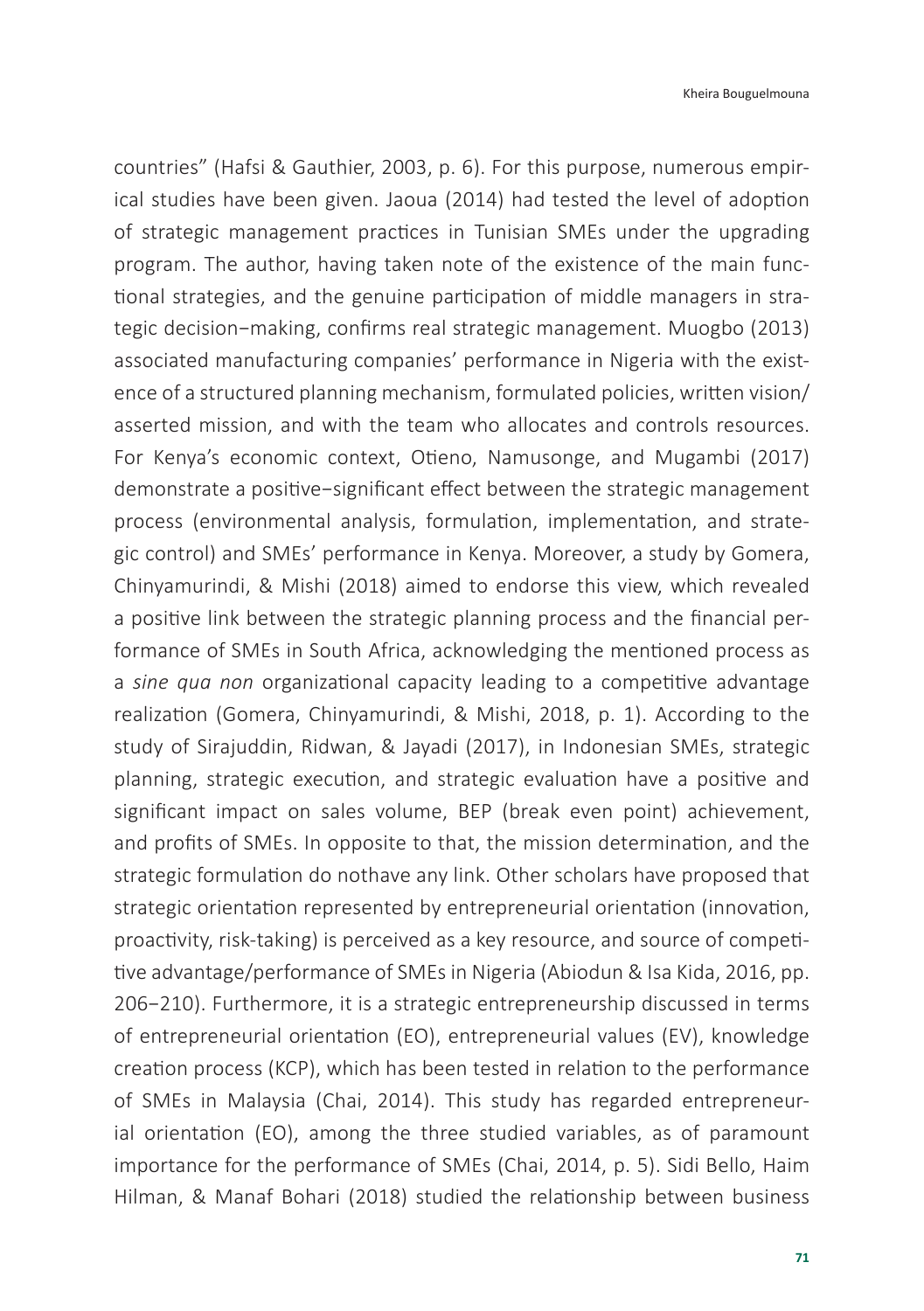

strategy and firm performance of SMEs in Nigeria. Hence, the differentiation strategy as proven to mediate the relationship: strategic growth (Product/ Market Expansion) ─ performance of manufacturing-based SMEs (Sidi Bello, Haim Hilman, & Manaf Bohari, 2018, pp. 133−135). Additionally, Aldehayyat & Twaissi (2011) examined the characteristics of the strategic planning system in small industrial firms in Jordan in relation to their performance. The findings were clearly combined strategic planning with superior financial performance. They reveal, among others, the existence of a plan for most business functions, a refocusing on financial and external analysis techniques (PEST analysis, Porter's five forces analysis, and Key Factors of Success (KFS)) ─ depending on internal analyses and other strategic analysis techniques - and line managers' involvement in the strategic planning process.

All of the above research deeply confirmed the importance of resources and strategy as determinants of a business's success. As for the Algerian SMEs, if most researchers agree to explain their fragility by the negative impact of external business environment factors (Abdi, 2009; Benhabib & Attalah, 2014; Si Lekhal, Korichi, & Gaboussa, 2013), the capital resources was also raised to be a success factor for minority businesses in excellent situations. Capital relations (Melbouci, 2006), financial ease, and modern management techniques usage (Tabet Aoul, 2012) are the most cited by the authors. Concerning strategy, even though the existence of a strategic consciousness, even hidden, has been confirmed by some authors (Melbouci, 2006), few studies have been devoted to analyzing Algerian SMEs' relationship strategy−performance. Based on these findings and all the results of the empirical literature review presented above, we will attempt to verify the impact of resources on the construct of strategy and then on performance, according to a setup of four main sub-hypotheses:

**H1:** There is a positive relationship between resources and performance of SMEs in Algeria.

**H2:** There is a positive relationship between resources and a strategic mastermind within Algerian SMEs.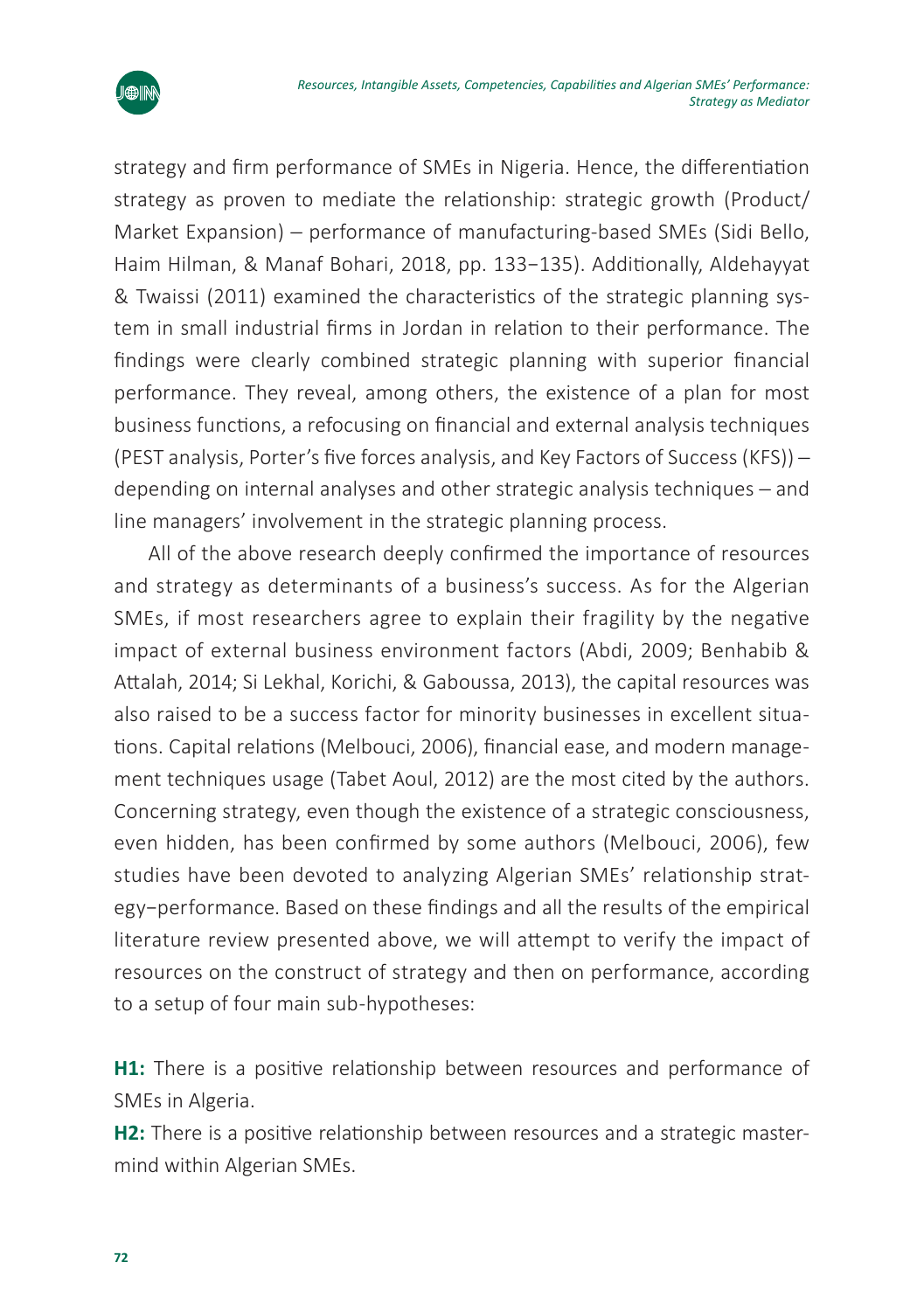H3: There is a positive relationship between strategy and performance of SMEs in Algeria.

**H4:** There is an indirect relationship between Algerian SMEs' resources and per-H4: There is an indirect relationship between Algerian SMEs' resources and per‐ formance via strategic practice. formance via strategic practice.

The conceptual framework adopted in this research is presented in figure 1. The conceptual framework adopted in this research is presented in figure 1.



**Figure 1.** Conceptual framework Figure 1. Conceptual framework

# Operationalization of Resources, Strategy, and Performance

The construct of "Strategy" is operationalized in a single dimension, namely the degree of strategy adoption in business practices (S.A) (Jaoua, 2014; Muogbo, 2013), and the variable "Resources" is measured concerning the Galbreath & Galvin (2008) scale, which was inspired from Hall's (1992) contribution. The capital "Resources" will then be represented in four sequences: tangible resources (T.R.), intangible resources (I.R) [intangible assets (I.A.), Competencies (C), and capacities (C.P.)]. Finally, performance is also considered in two sub-dimensions: Market performance (M.P.) (Galbreath & Galvin, 2008), and profitability (P) (Spanos & Lioukas, 2001).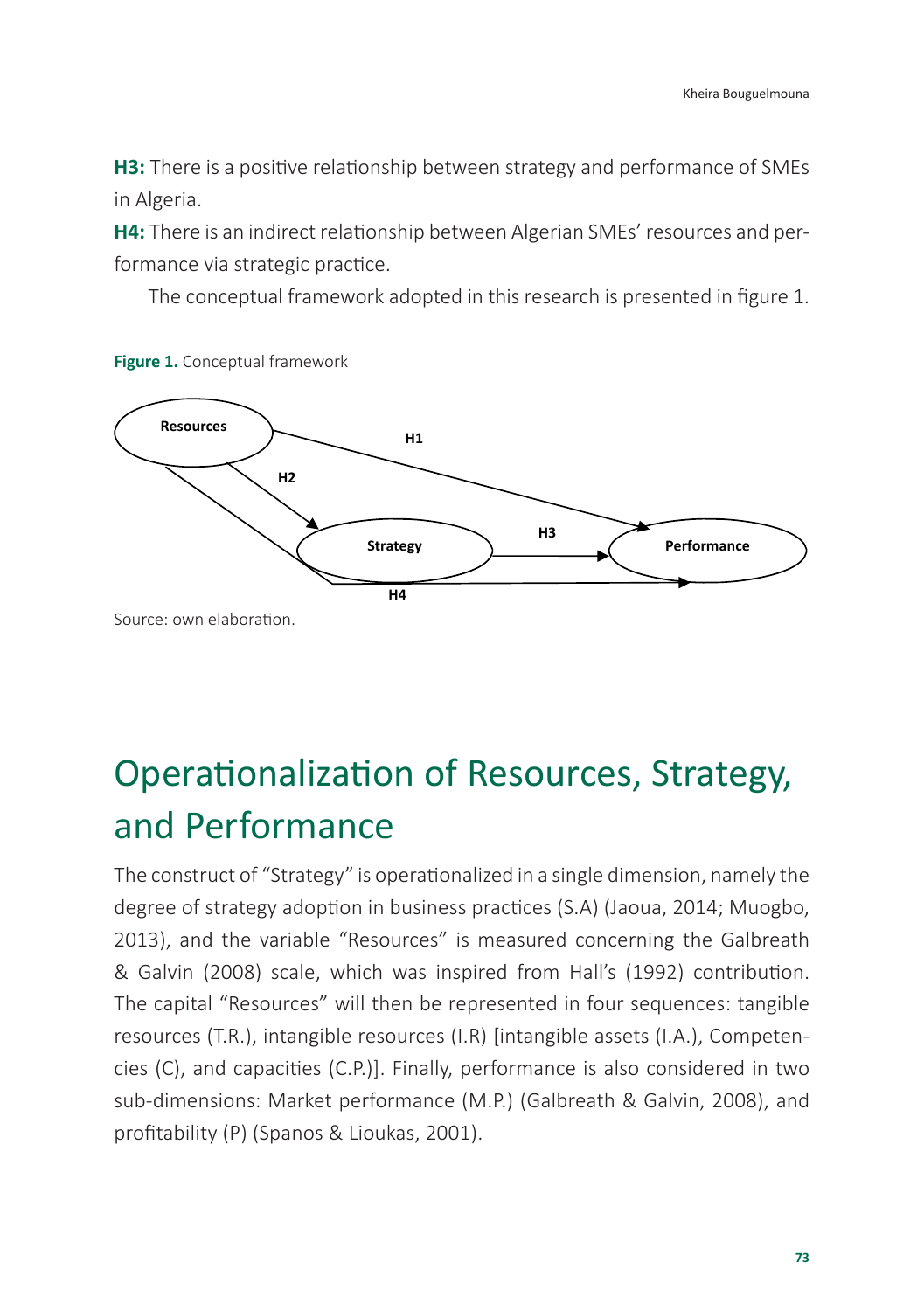

## Research Methodology

To test the four sub-hypotheses and thus verify the research question (central hypothesis), a quantitative research method was adopted. To collect data, a questionnaire was distributed to a sample of 50 Algerian SMEs randomly chosen from three industrial zones throughout the western region. Data collection was performed via a five-point Likert scale, as follows:  $1 =$  Strongly Disagree / 5 = Strongly Agree with the concept "Degree of Strategy Adoption in Business Practices",  $1 =$  Much weaker than the competitor  $/ 5 =$  Much more substantial than the competitor for the concept "Resources", and 1 = Much below average / 5 = Much above average for "Performance." Concerning statistical techniques used for data analysis, Partial Least Squares Structural Equation Modelling (PLS-SEM) Techniques were adopted to apply tosmaller samples, allowing flexibility in terms of data distribution, and handling missing data. The questionnaire data were treated with SmartPLS 2.0 software for statistical analysis.

## Results Analysis

This research aims to explore the relationship between Resources−Strategy−Performance at the sample of Algerian SMEs. The PLS-SEM Technique has two main stages: outer model assessment and inner model assessment/testing hypotheses.

### *Measurement Model Evaluation*

The measurement model's evaluation process in its first step assessed by the PLS-SEM technique, and carried out under SmartPLS 2.0 software has proven to be significant. The reliability and validity of all measurement scales have been confirmed. Indeed, the results of Composite Reliability (C.R.) > 0.7 (Hair, Ringle, & Sarstedt, 2011), citing the recommendations of Nunnally & Bernstein (1994), is a proof of the constructs' reliability. The indicators' reliability was measured in terms of factor loadings. All factor loadings at threshold ≥ 0.7 (Garson, 2016, p.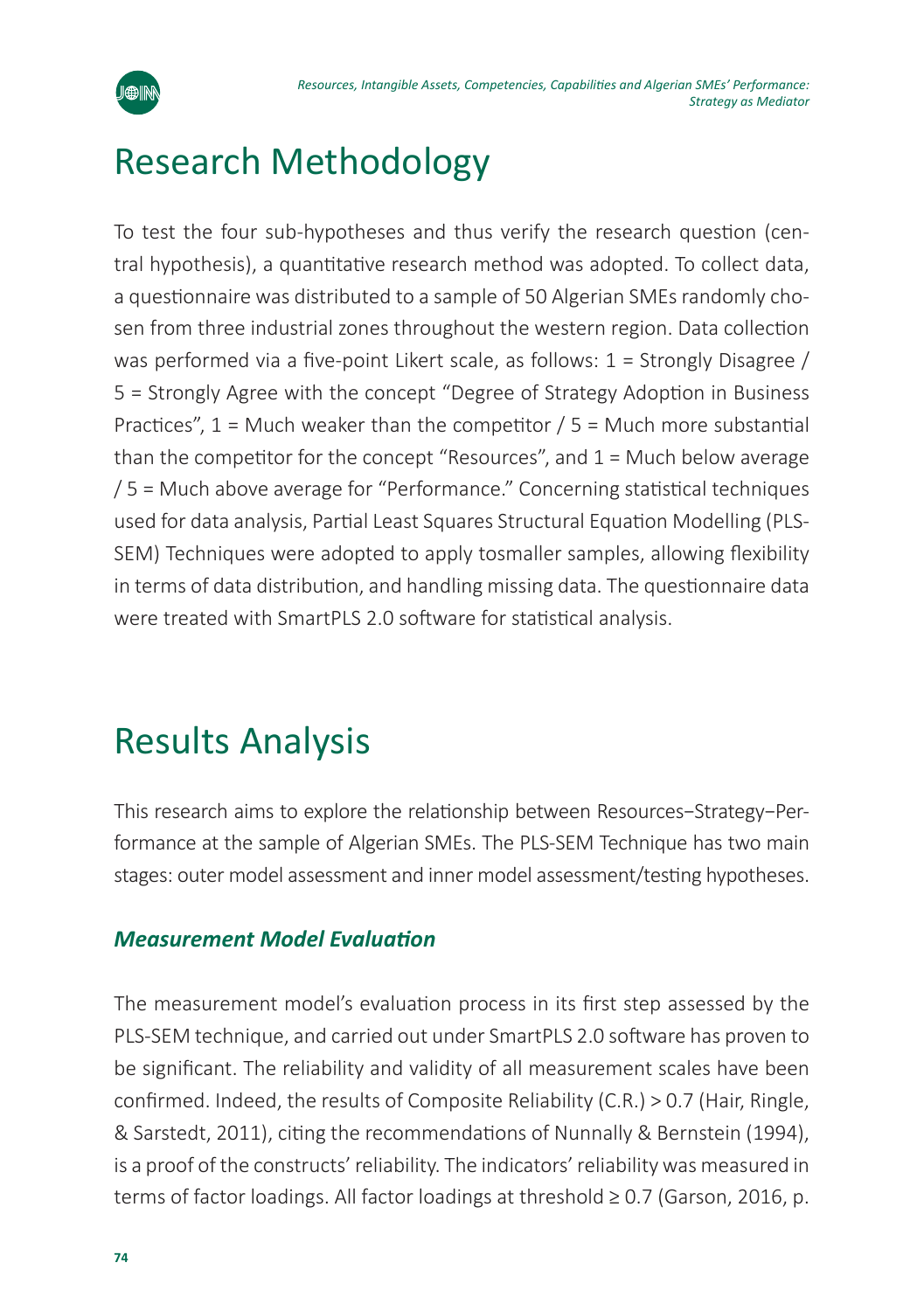60), including the Student's t-test (t  $\geq$  1.96) (Bäuml, 2014, p. 57), were accepted. However, thresholds greater than or equal to 0.6 ( $\geq$  0.6) were retained because they were significant. Overall, three measurement items have been eliminated (see table 1 in Appendix B).

The convergent validity is examined since the set of AVEs (Average Variance Extracted) > 0.5 (Fornell & Larcker, 1981, p. 46). Regarding Discriminant Validity, Fornell & Larcker (1981) criteria were applied; i.e., each AVE value's square-roots were calculated. These should significantly be higher than correlation coefficients, linking them up with other constructs. Discriminant validity was also accepted (see details in table 1, Appendix B).

#### *Structural Model Assessment*

The structural model's quality of fit is estimated via two main indexes: *Coefficient of Determination (R2)* and *Goodness-of-Fit (GoF index)*. The values of *R2* of the two endogenous variables, "Strategy" and "Performance", are 0.611 and 0.602, respectively (figure 2). The  $R^2$  Values > 0.1, which can be considered satisfactory (Duarte & Raposo, 2010, p. 468), indicate a useful contribution of the independent variables in predicting the dependent variables. Regarding the *GoF index*, and for lack of any consensus, we will adopt the criterion that it is to be statistically significant; for this reason, we retain the opinion of Akter, D'Ambra & Ray (2011), according to which GoF is between 0 and 1 (Akter, D'Ambra & Ray, 2011, p. 4). The closer the GoF values are to 1, the more this indicates the model's quality of fit. Therefore, it should be noted that the GoF index is 0.62 (GoF = 0.62), and thus the evaluation of the structural model displays a good fit.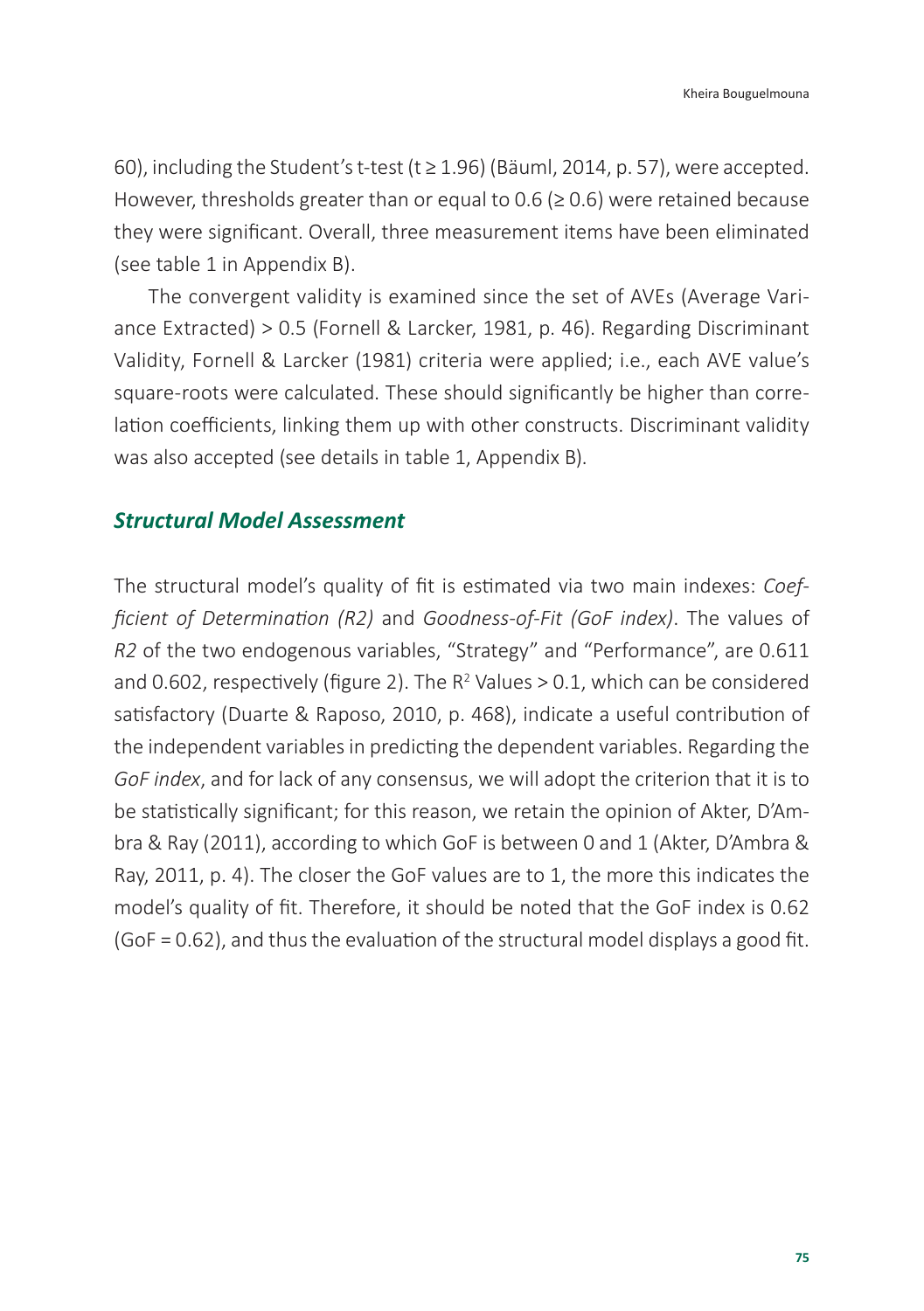



**Figure 2.** Measurement and structural model after applying PLS-SEM algorithm

Source: own elaboration.

### *Testing Hypotheses' Results* and the dependent variables and the dependent variables, and the student variables

According to the regression coefficients that describe the relationship between the independent variables and the dependent variables, and the *Student t-test* estimation by applying the Bootstrap method (figure 3), the following reports are observed: eraing to the regression coemetents that acsembe the relationship between the constructs;  $\mathcal{L}$ 

- A positive / significant relationship is recorded between the constructs; Resource and performance ( $\beta$  = .395, t = 2.67 > 1.96), which confirms H1. 12
- A positive / significant relationship is noted between the constructs; Resource and strategy ( $\beta$  = .770, t = 8.983 > 1.96). Thus, H2 is retained.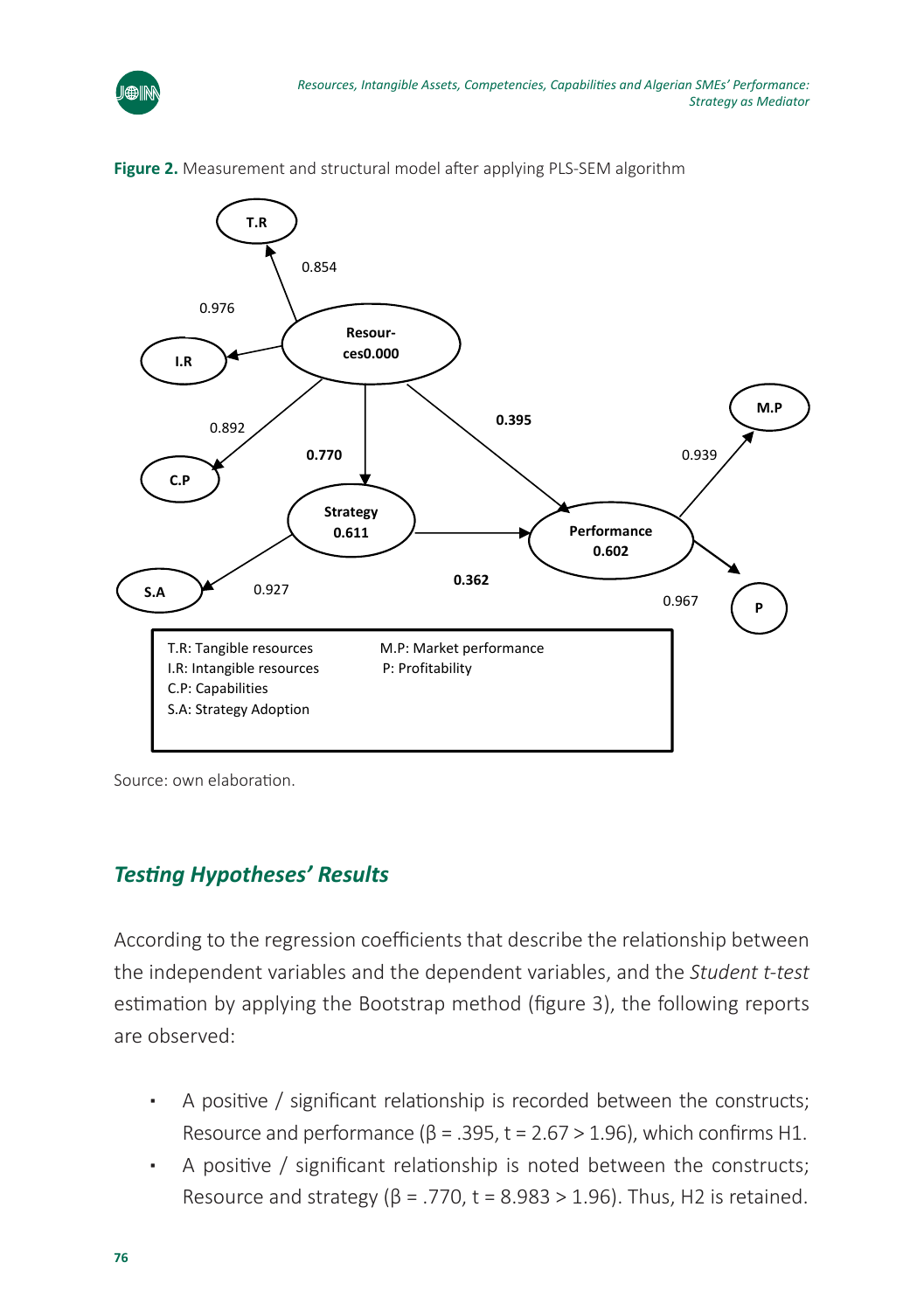**A** positive / significant relationship is also admitted between strategy and performance ( $\beta$  = .362, t = 2.159 > 1.96). H3 is therefore accepted.  $m = 2.5$  is the  $2.5$  therefore accepted. H3 is the  $2.5$ 

**Figure 3.** Measurement and structural model after the Bootstrap method application Figure 3. Measurement and structural model after the Bootstrap method application



Source: own elaboration. Source: own elaboration.

### *Mediation Test Results: (Hypothesis H4)*

To determine the mediator link in the relationship between *Resources*−*Strategy*− between the variable resources taken in isolation and performance, and subse‐ erformance, we performed a regression analysis by applying a Bootstrap (strategy) method between the variable resources taken in isolation and performance, and subsequently inserting the construct "strategy" that is supposed to mediate the relationship, and lastly compared coefficients and their significance. The results clearly demonstrate a significant positive relationship between *resources* and *performance* ( $\beta$  = .006;  $p$  = .005), which is increased with the insertion of  $\epsilon$ ipormunce, we performed a regression analysis by applying a bootstra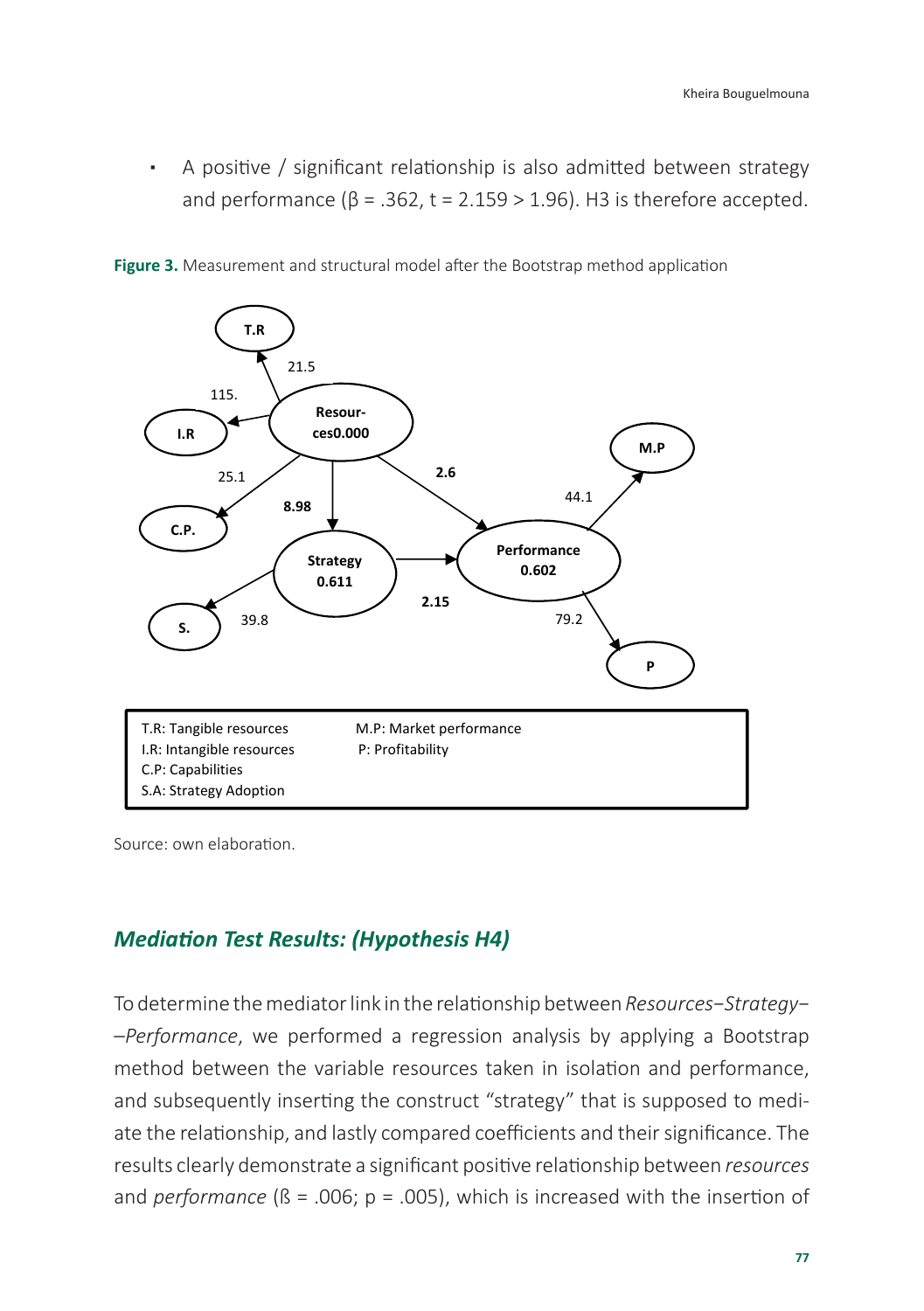

the variable *strategy* (ß = .009; p = .005). The *strategy*-*performance* relationship turns out to be negative  $-$  non-significant  $-$  ( $\beta$  =  $-$  .02; p = .254). We, therefore, conclude that there is no mediation at all.

## Results Discussion

The present research implies the existence of a relationship between Resources− Strategy−Performance of Algerian SMEs. All the connections have been proved positive. Our results confirm several empirical research topic connections and invalidate others. Thus, the importance of tangible resources as a critical source of performance will appear clearly in the Ichrakie (2014) study conducted on Australian business service firms. Physical and financial assets have been positively correlated with market performance and financial performance; respectively. In contrast, Galbreath & Galvin (2008), and Pribadi & Kanai (2011) conclude that the firm's performance has a mediocre interest on tangible resources. A conclusion strongly approved by Kapelko (2006), has affirmed that the intangible category among resources and relatively young firms, with evidence from Polish and Spanish textile and clothing sectors, outweighs the disposal of tangible assets, in terms of achieving superior performance (Kapelko, 2006, p. 24). Our results relating to intangible resources in both forms: intangible assets/ competencies, receive more support as a source of superior performance than has been highly acknowledged by many scholars. In the case of Nigerian firms, management, knowledge, reputation, and culture are confirmed (Okpara, 2015, pp. 15−17); while in the case of Israel's local authorities, culture and perceived reputation are validated (Carmeli & Tishler, 2004), and intellectual capital with its three dimensions – human, structural, and relational capital – is shown in the case of Thai firms (Ingpochai & Digman, 2009). In terms of the competencies axis that has been drawn with its forms (managerial/entrepreneurial, and marketing), our results share the view of Li, Zhang, and Chan (2005) and Al Mamun, Fazal, and Muniady (2019) on marketing competence and entrepreneurial knowledge and skills. Also, Md Daud, Ahmad Khairy, and Azwardi (2014) find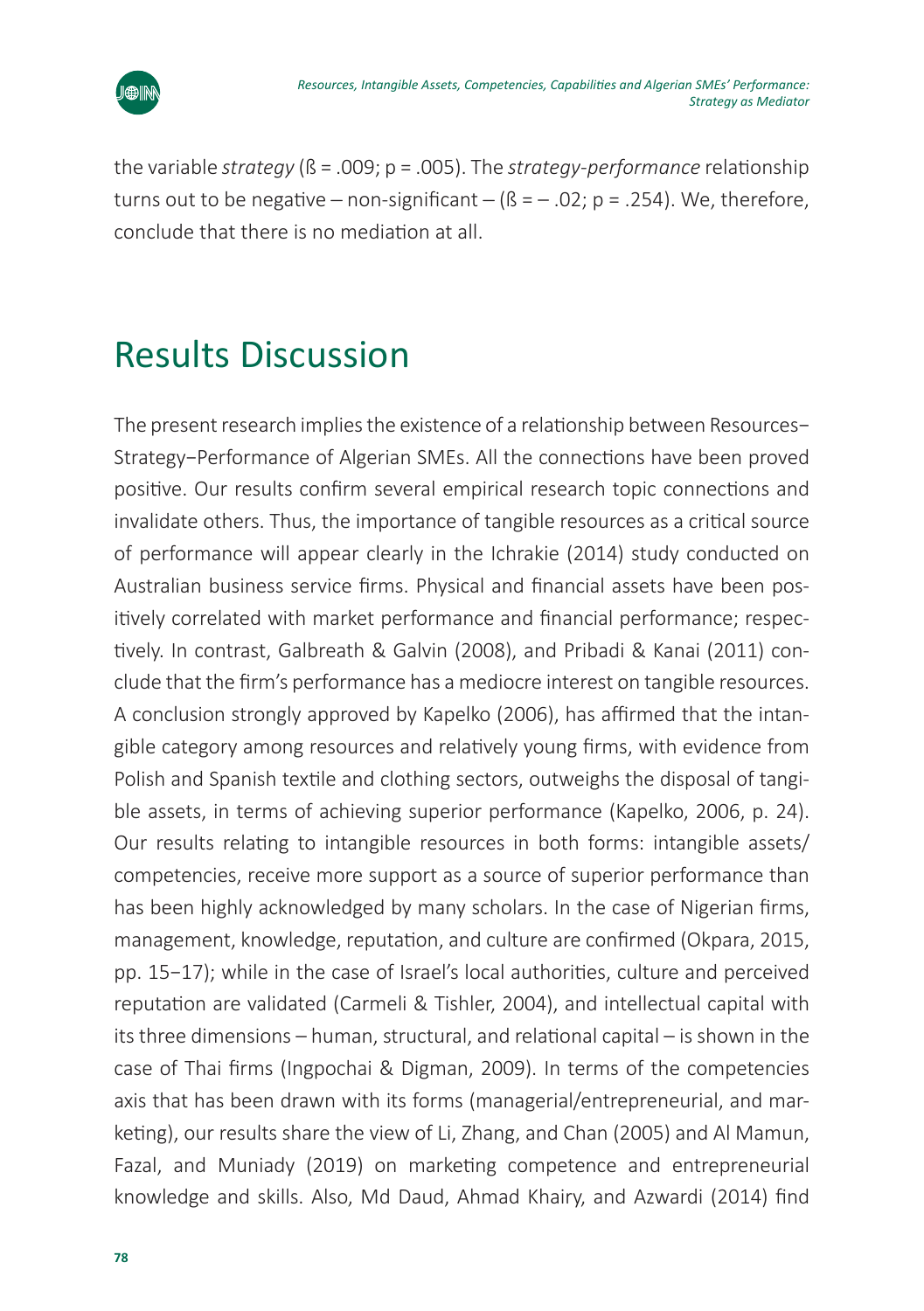strong support for Managerial competence, having revealed its importance in both relationships' quality and competitive advantage in Export Performance of SMEs in Indonesia (Md Daud, Ahmad Khairy, & Azwardi, 2014, p. 138). Regarding the construct "capacity", the findings of Alimin Ismadi et al. (2012), Barbosa Ferreira, Coelho, & Amorim Weersma (2019), and Roostika (2019) are indeed in line with our results. Interest is also being shown respectively for business systems and organizational capabilities, exploitation and exploration capabilities, managerial capabilities, innovation capability, marketing capability, and learning capability. Though opposed to semantic use, an empirical study carried out by Sajilan & Tehseen (2019) also values the role of network competencies (*Building the Supplier-Distributor Partnership's Capacity, and Managing the Supplier-Distributor Networks' Capacit*y, examined in the course of our research) for Chinese wholesales performance in Malaysia through entrepreneurial innovation. Finally, our findings concerning the Resources−Performance relationship's validity were consistent with two empirical pieces of evidence in the Algerian context. Relational capital (friendly-social relations developed by Algerian owner-managers) (Melbouci, 2008) and marketing capacities, managerial resources and internal relational resources (Haddoud et al., 2019), as the main determinants of Export Performance in Algerian SMEs, as well as external relations, were found to be significant precursors for firms' export regularity (Haddoud et al., 2019, p. 50).

Our results regarding the Resources−Strategy relationship were consistent with the existing literature. Nevertheless, the emphasis is placed principally on intangible resources as the best suited to support or even to apply strategic thinking in business. It was at that point that Rajasekar (2014) demonstrated that leadership (intangible resources−competencies) is of paramount importance for strategy implementation processes in a service industry in the Sultanate of Oman (Rajasekar, 2014, p. 169). Brenes, Mena, & Molina (2008), and Ahmadi et al. (2012), validate our results, on the firm culture side (as cited in Rajasekar, 2014, pp. 171−172). According to those authors, firm culture is vital to the successful implementation of a company's strategy. Additionally, 86% of the companies studied by Brenes, Mena, & Molina (2008) attribute their superior performance to the coherence between the firm's strategies and its culture (Rajasekar, 2014, pp. 171−172). Studying factors influencing strategy implementation among flower firms in Kenya, Alfaxard (2013) admitted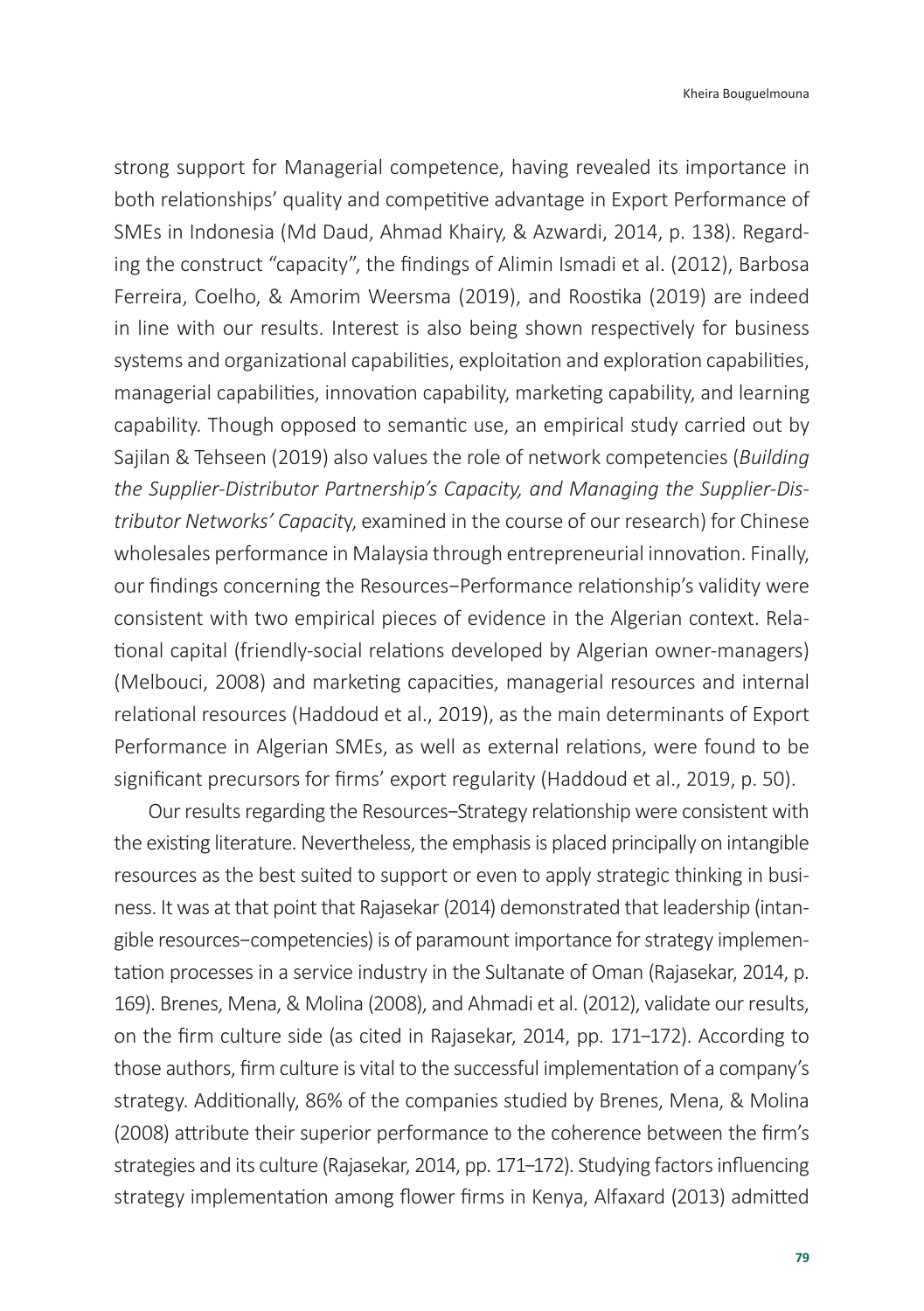

the significance of organizational capabilities, and the adoption of key performance indicators related to the strategy (Alfaxard, 2013, p. 28).

Finally, the business strategy, which also showed a positive direction in its relationship with the performance of the SMEs in our sample, is fully confirmed by the empirical literature. Sirajuddin, Ridwan, and Jayadi (2017) have indicated, in a research study measuring the effect of strategic management practices on SME Performances in Makassar (Indonesia), that strategic planning, strategic execution, and strategic evaluation have a positive and significant impact on sales volume and profits of SMEs (Sirajuddin, Ridwan, & Jyadi, 2017, p. 71). In the same line, Skokan, Pawliczek, & Piszczur (2013) have concluded a "positive impact of a full strategic document (written) on the performance of the micro, small and medium-sized enterprises in Czech republic and Slovakia" (Skokan*,*  Pawliczek, & Piszczur, 2013, p. 57). Jaoua (2014), in his contribution, has demonstrated that strategic management practices turn out to be a fundamental tool for upgrading SMEs in Tunisia. It should be noted that the main functional strategies and the genuine participation of managers, junior staff, and subordinates in strategic decision-making are the main aspects retained. Moreover, our findings' confirmation can also be drawn from Muogbo (2013), who associated the performance of manufacturing companies in Nigeria with the existence of a structured planning mechanism, formulated policies, a written vision / asserted mission, and a team that allocates and controls resources. This research paper's results complement another study carried out by Aldehayyat and Twaissi (2011) that focuses on operational plans, financial and external analysis techniques, and line managers' involvement as a financial performance source.

Concerning the *strategy* mediator role between Resources and firm performance, our results that reject any indirect association between internal factors (resources) and performance via *strategy* are opposed to those revealed by Pribadi and Kanai (2011). They confirmed this association for the economic context of Indonesia. This clearly shows that strategic thinking is therefore taking second place in most leaders' managerial thinking of SMEs under study, and the resort to strategic management tools, in our sample of firms (from our results which confirm the direct link between strategy and performance) remains an orientation that is still scarcely developed.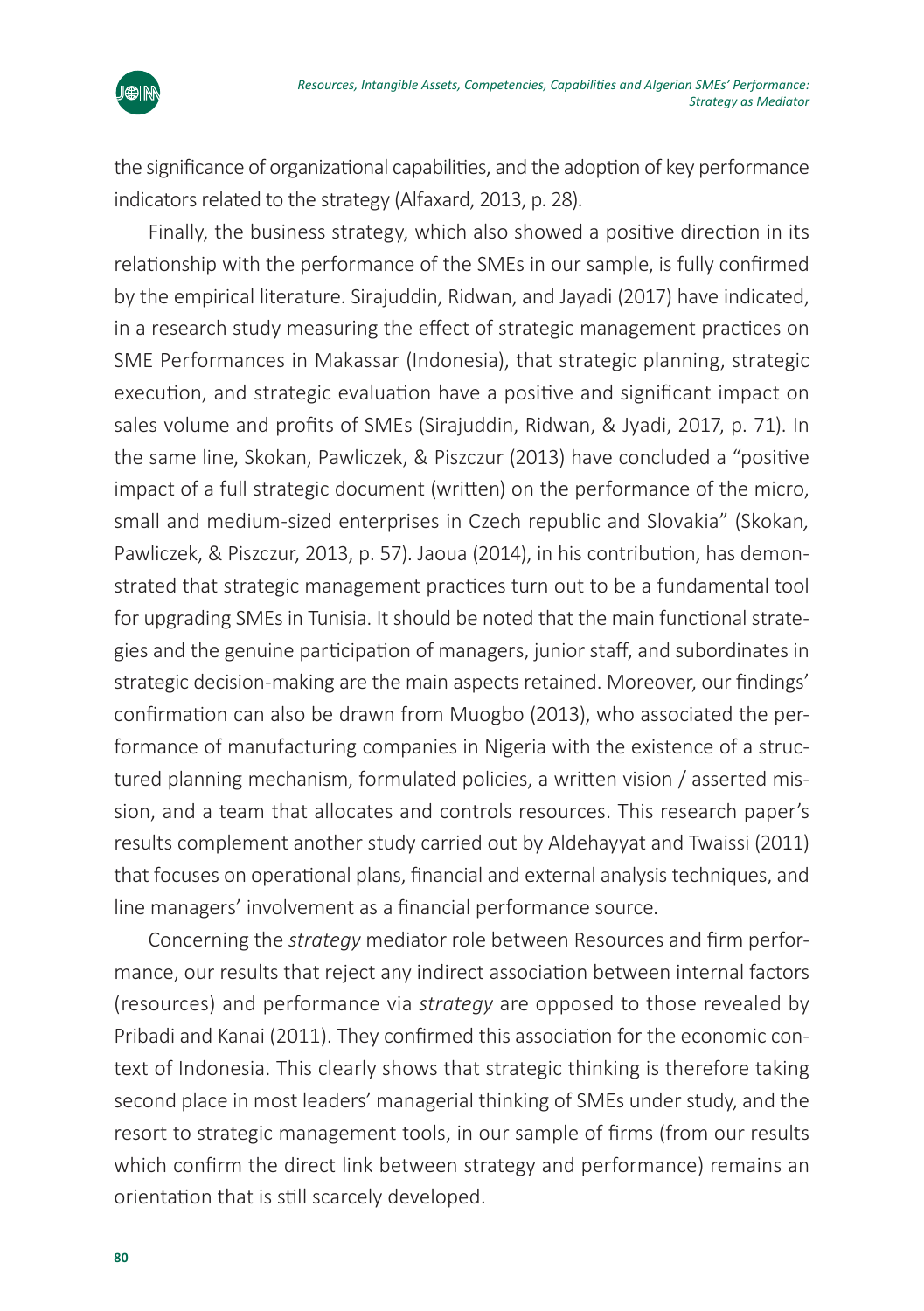### Conclusions

The strong Resource / Strategy constructs' impact on Algerian SMEs performance, which we have confirmed in this research, reveals the interest aroused by strategic management – notably in its internal version – for the development of our national SMEs, in a business environment which is both hostile and uncertain.

The detention of a certain level of resources and competencies and the development of a business strategic mind would thus be a source of SMEs' superior performance in our sample. A result that strongly supports Tabet Aoul's (2012) findings justified the competitiveness of 5% of the SMEs studied by financial ease, and adoption of modern management techniques.

This research's theoretical implications consist of supporting the RBV approach principles by illustrating the value of resources and competencies and their management for firm performance. In the case of our Algerian SMEs, our study makes a compelling case for strengthening government intervention alongside national Algerian SMEs, particularly those belonging to the industrial sector. It is an intervention that will specifically target companies' improvement, tax or quasi-tax system simplification, banks' credit standards flexibility (financial resources), and above all, substantive managerial support that could allow our SMEs to manage their resources better, and acquire and develop new ones to provide higher performance.

However, as with any research paper, there are several limitations associated with this research. The sampling method, the data collection methods, and the used source type limit our research interest. Due to the unavailability of a specific SME database at the local SMEs department level in the province of Sidi-bel-Abbes, and the expressed resistance of most SMEs owner-managers to Academic studies, we used a random sampling method to prospect a sample of 50 companies directly. We were also obliged to accept data sets provided by the respondents of various statuses, from a simple Office Worker to Human Resources Director and Accounting and Finance Manager.

In general, our approach and results contribute significantly to the literature related to the subject discussed herein and are among the most critical initiatives in Algeria's academic field.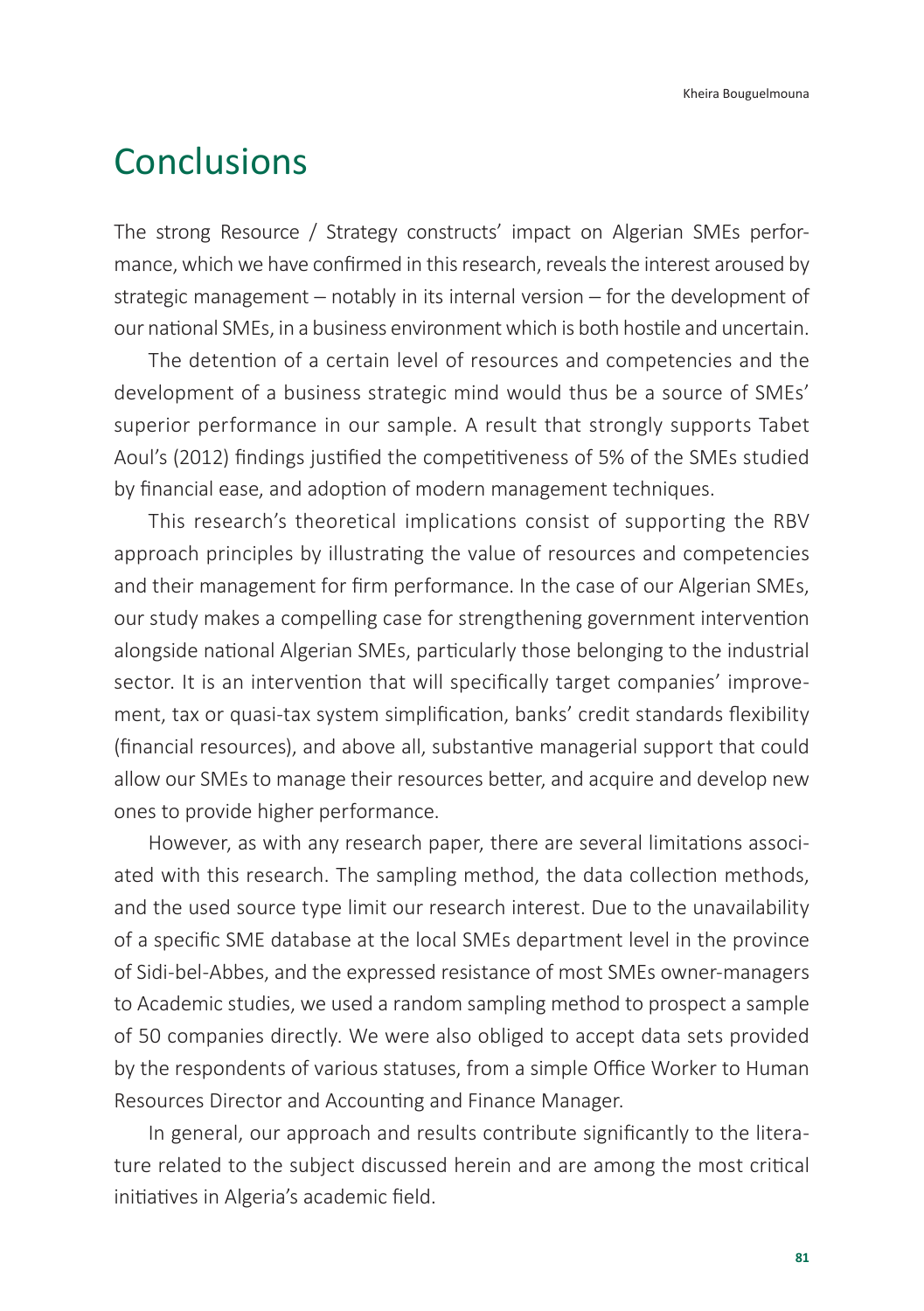

Based on the promising findings presented in this paper, work on the remaining issues is continuing and will be presented in future papers.

## References

**Abdi, N. (2009).** Socio-économie de l'intégration du Maghreb par les PME, CNRS (Paris). *revue d'ECONOMIE et de MANAGEMENT, les PME maghrébines: facteurs d'intégration régionale, université de Tlemcen 8*(1), 51–68.

**Abiodun, T., & Isa Kida, M. ( 2016, April).** Impact of Strategic Orientations on Performance of Small and Medium Enterprises: The Roles of Entrepreneurial orientation in promoting economic development. *International Journal of Economics, Commerce, and Management, IV(*4), 206–219.

**Acquaah, M. (2011).** Business Strategy and Competitive Advantage in Family Businesses in Ghana: The Role of Social Networking Relationships. *Journal of Developmental Entrepreneurship, 16*(1), 103–126.

**Akter, S., D'Ambra, J., & Ray, P. (2011).** An evaluation of PLS based complex models: the roles of power analysis, predictive relevance, and GoF index. *Proceedings of the 17th Americas Conference on Information Systems (AMCIS2011)*, 1–7.

**Aldehayyat, J., & Twaissi, N. (2011).** Strategic Planning and Corporate Performance Relationship in Small Business Firms: Evidence from a Middle East Country Context. *International Journal of Business and Management, 6*(8), 255–263.

**Alfaxard, K. G. (2013).** Factors Influencing Strategy Implementation Among Flower Firms in Naivasha, Kenya. A Research Project submitted impartial fulfillment of the requirement for the award of the Degree of Master of Business Administration (MBA), School of Business, University of Nairobi. Retrieved from [http://chss.uonbi.ac.ke/sites/default/files/chss/FAC-](http://chss.uonbi.ac.ke/sites/default/files/chss/FACTORS%20INFLUENCING%20STRATEGY%20IMPLEMENTATION%20AMONG%20FLOWER%20FIRMS%20IN%20NAIVASHA.pdf)[TORS%20INFLUENCING%20STRATEGY%20IMPLEMENTATION%20AMONG%20FLOWER%20](http://chss.uonbi.ac.ke/sites/default/files/chss/FACTORS%20INFLUENCING%20STRATEGY%20IMPLEMENTATION%20AMONG%20FLOWER%20FIRMS%20IN%20NAIVASHA.pdf) [FIRMS%20IN%20NAIVASHA.pdf](http://chss.uonbi.ac.ke/sites/default/files/chss/FACTORS%20INFLUENCING%20STRATEGY%20IMPLEMENTATION%20AMONG%20FLOWER%20FIRMS%20IN%20NAIVASHA.pdf). Access: 12.02.2014.

**Alimin Ismadi, I., Che Rose, R., Jegak, U., & Haslinda, A. (2012).** The relationship between organizational resources, capabilities, systems, and competitive advantage. *Asian Academy of Management Journal, 17*(1), 151–173.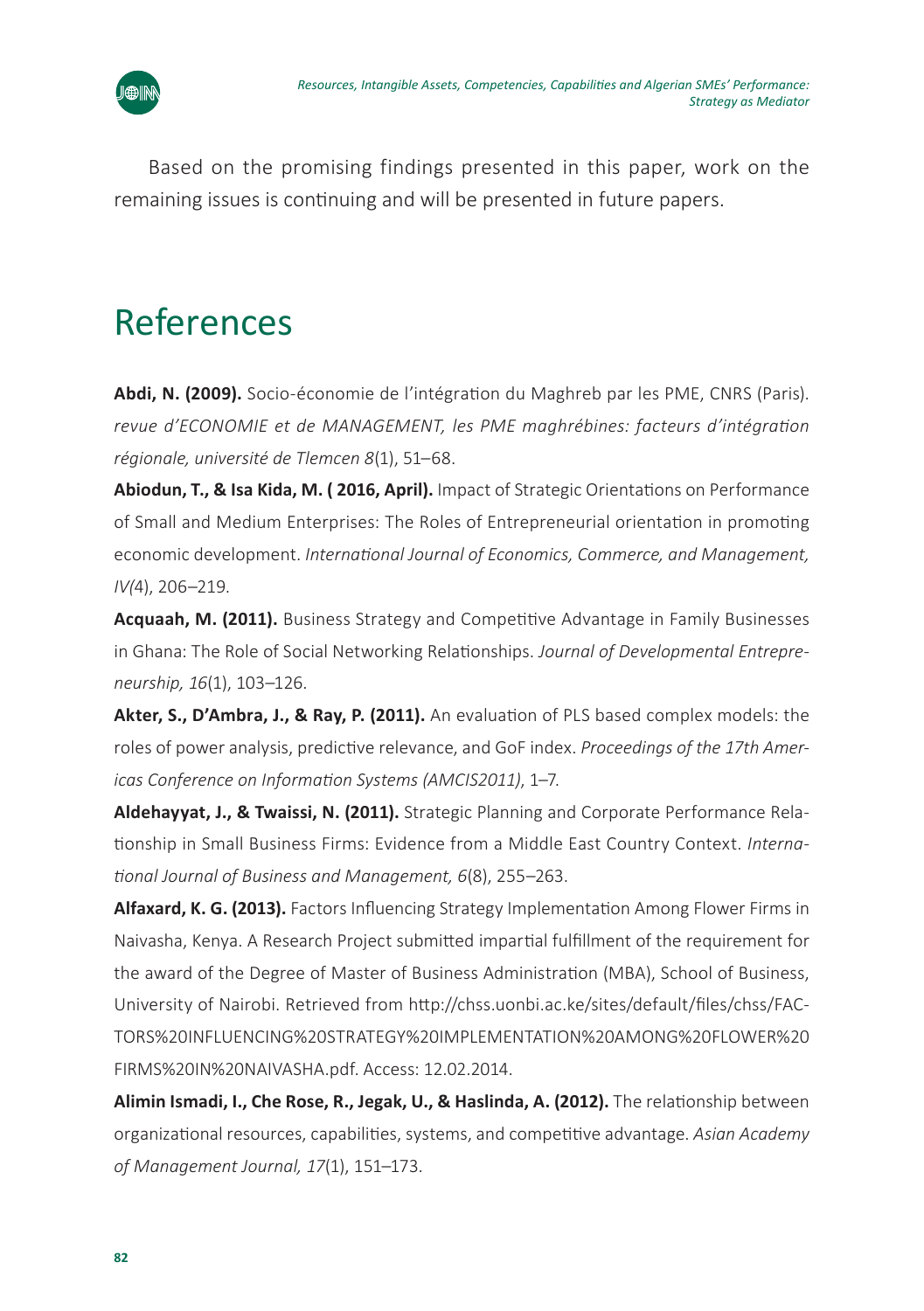**Al Mamun, A, Fazal, S. A, Muniady, R. (2019),** Entrepreneurial Knowledge, skills, competencies and performance A study of micro-enterprises in Kelantan, Malaysia. *Asia Pacific Journal of Innovation and Entrepreneurship, 13*(1), 29–48.

**Amit, R., & Schoemaker, P. J. H. (1993).** Strategic Assets and Organizational Rent. *Strategic Management Journal*, *14*(1), 33–46. DOI: 10.1002/smj.4250140105.

**Barbosa de Almeida, F. E., Lisboa, J., Augusto M., de Sousa Batista, P. C. (2013).** Organizational Capabilities, Strategic Orientation, Strategy Formulation Quality, Strategy Implementation, and Organizational Performance in Brazilian Textile Industries, XXXVII Encontro da ANPAD, Rio de Janeiro/R.J. 7 an 11 de Setembro de 2013. Retrieved from [http://www.](http://www.anpad.org.br/admin/pdf/2013_EnANPAD_ESO1888.pdf) [anpad.org.br/admin/pdf/2013\\_EnANPAD\\_ESO1888.pdf](http://www.anpad.org.br/admin/pdf/2013_EnANPAD_ESO1888.pdf). Access: 14.03.2014.

**Barbosa Ferreira, J. A., Coelho, A., & Amorim Weersma, L. (2019).** The mediating effect of strategic orientation, innovation capabilities and managerial capabilities among exploration and exploitation, competitive advantage and firm's performance. Contaduría y Administración, *64*(1), 1–25.

**Barney, J. B. (1986).** Organizational Culture: Can It Be a Source of Sustained Competitive Advantage? *Academy of Management Review*, *11*(3), 656–665.

**Barney, J. B. (1991).** Firm resources and sustained competitive advantage. *Journal of Management, 17*(1), 99–120.

**Bäuml, M. (2014).** *The impact of Strategic Performance Management*. Dissertation University of St. Gallen, School of Management, Economics, Law, Social Sciences and International Affairs to obtain the title of Doctor of Philosophy in Management.

**Benhabib, A. B, & Attalah, L. (2014).** Evaluation du climat des affaires pour les PME algériennes. *Les Cahiers du MECAS*, *10*.

**Benhamed, T., & Lohous, H. (2017).** Algeria 2017. Retrieved from [www.africaneconomi](http://www.africaneconomicoutlook.org)[coutlook.org.](http://www.africaneconomicoutlook.org) Access: 20.08.2017.

**Benzazoua, B. A., Ardjouman, D., Abada, O. (2015, April).** Establishing the factors affecting the growth of Small and Medium-Sized Enterprises in Algeria. *American International Journal of Social Science, 4*(2), 101–115.

**Bounoua, C. (2011, Décembre).** Contraintes de Financement et Dynamiques Entrepreneuriales: le cas des petites et micro entreprises de la ville de Tlemcen. *Les cahiers du MECAS, 7*, 46–57.

**Brenes, E. R., & Mena, M., & Molina, G. E. (2008).** Key Success Factors for Strategy Implementation in Latin America. *Journal of Business Research, 61*, 590–598.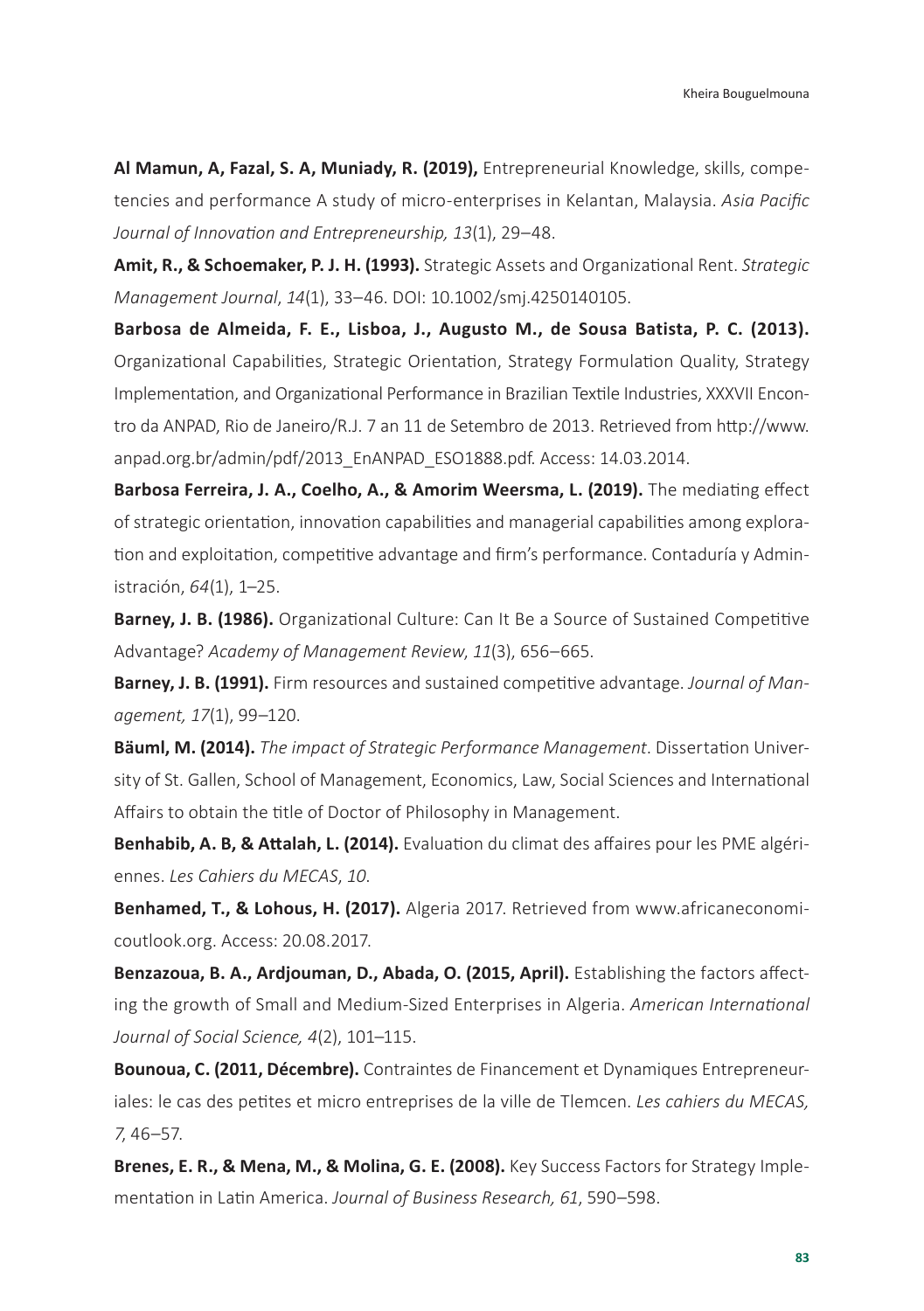

**Bulletin d'informations statistiques***.***Ministère de l'industrie et des Mines édition Novembre 2019. (s.d.).** Retrieved from http://www.mdipi.gov.dz/IMG/pdf/Bulletin\_ PME\_N\_35\_vff.pdf. Access: 11.03.2020.

**Carmeli, A., & Tishler, A. (2004).** The relationships between intangible organizational elements and organizational performance. *Strategic Management Journal*, *25*(13), 1257–1278.

**Chai, Y. (2014).** The Relationship Between Strategic Entrepreneurship and Performance of Small and Medium Enterprises in Malaysia*.* Thesis Submitted to Othman Yeop Abdullah Graduate School of Business, Universiti Utara Malaysia, in Fulfillment of the Requirement for the Doctor of Business Administration.

**Dierickx, I., & Cool, K. (1989).** Asset stock accumulation and sustainability of competitive advantage. *Management Science*, *35*(12), 1504–1511.

**Duarte, P., & Raposo, M. (2010).** A PLS model to study brand preference: An application to the mobile phone market. In V. E. Vinzi, W. W. Chin, J. Henseler, H. Wang (Eds.), *Handbook of partial least squares. Concepts, methods and applications* (pp. 449–485). Berlin Heidelberg, Dordrecht, London, New York: Springer.

Fornell, C., & Larcker, D. F. (1981). Structural equation models with unobservable variables and measurement error: Algebra and statistics. *Journal of Marketing Research, 18*(3), 382–388.

**Galbreath, J., & Galvin, P. (2008).** Firms factors, Industry Structure, and Performance Variation: New empirical evidence to a classic debate. *Journal of Business Research, 61*(2), 109–117.

**Garson, D. (2016).** *Partial least Squares: Regression and Structural Equation Models*. USA: Statistical Associates Blues Book Series.

**Gomera, S., Chinyamurindi, W., & Mishi, S. (2018).** Relationship between strategic planning and financial performance: The case of small, micro, and City Metropolitan. *South African Journal of Economic and Management Sciences, 21*(1), a1634.

**Grant, R. M. (1991).** The Resource Based-Theory of Competitive Advantage: Implication for Strategy Formulation. *California Management Review, 33*(3), 114–135.

**Gibcus, P., & Kemp, R. G. M. (2003).** Strategy and small firm performance, Scientific Analysis of Entrepreneurship and SMEs, Research Report R H.200208*,* Zoetermeer*.* Retrieved from [www.eim.nl/smes-and-entrepreneurship.](http://www.eim.nl/smes-and-entrepreneurship) Access: 10.01.2013.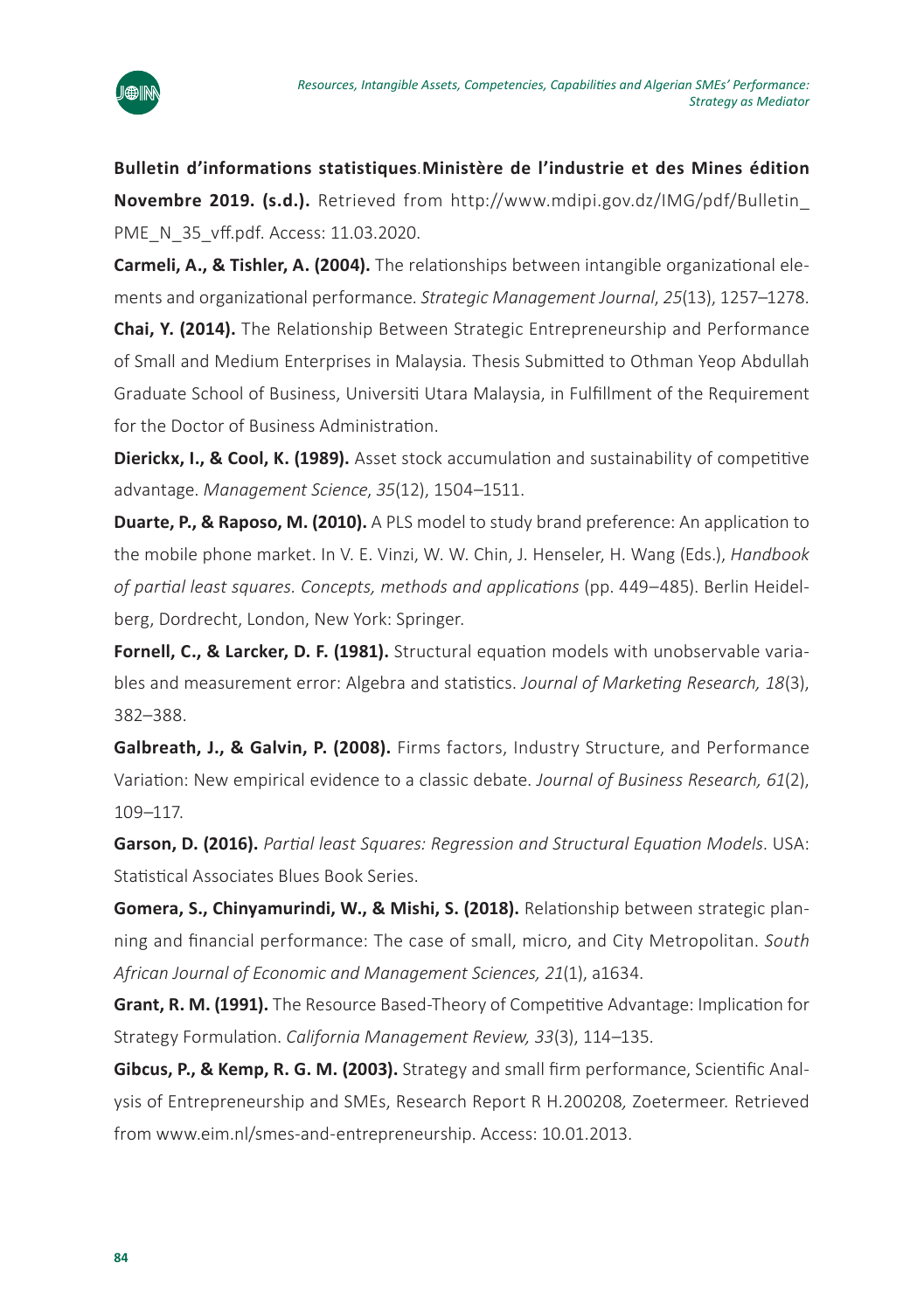**Haddoud, M., Nowinski, W., Jones, P., & Newbery, R. (2019).** Internal and external determinants of export performance: Insights from Algeria. *Thunderbird International Business Review, 61*(1), 43–60.

**Hafsi, T., & Martinet, A. C. (2007).** Stratégie et management stratégique des entreprises: Un regard historique et critique. *Gestion, 32*(3), 88–98.

Hafsi, T., & Gauthier, B. (2003). Environment, strategy, and leadership patterns as determinants of performance: A study of Cameroonian firms. *Cahier de recherche 25-01*, 1–40.

**Hair, J. F., Ringle, C. M., & Sarstedt, M. (2011).** PLS-SEM: Indeed a silver bullet. *The Journal of Marketing Theory and Practice, 19*(2), 139–152.

**Hall, R. (1992).** The Strategic Analysis of Intangible Resources. *Strategic Management Journal, 13*(2), 135–144.

**Hamel, G., & Prahalad, C. K. (1990).** The core competence of the corporation. Harvard Business Review, *68*(3), 79–92.

**Hamel, G., and Prahalad, C. (1994).** The concept of core competence. In G. Hamel, A. Heene, (Eds.), *Competence-Based Competition* (pp. 11–33). New York, NY: Wiley.

**Hansen, G. S, & Wernerfelt, B. (1989).** Determinants of Firm Performance: The Relative Importance of Economic and Organizational Factors. *Strategic Management Journal, 10*(5), 399–411.

**Henderson, R., & Mitchell, W. (1997).** The Interactions of Organizational and Competitive Influences on Strategy and Performance. *Strategic Management Journal, 18*, 5–14.

**Huang, H. I. (2012).** *An Empirical Analysis of the Strategic Management of Competitive Advantage: A Case Study of Higher Technical and Vocational Education in Taiwan, Submitted in fulfillment of the requirements for the degree of doctor of philosophy (pp. 1–223). School* of International Business Faculty of Bussiness and Law, Victoria.

**Ichrakie, F. (2014).** A Strategic Resource Analysis of Sustainable Competitive Advantage in an Australian Service Business Environment. *The International Journal of Management*, *3*(2). Retrieved from [www.theijm.com.](http://www.theijm.com) Access: 19.08.2016.

**Ingpochai, J., Digman, L. A. (2009).** The Relationship between Intellectual Capital and Firm Performance: An Empirical Study of Thai Firms. (B. U. Conference, Ed.). Retrieved from [http://proceedings.bu.ac.th/%3Fdownload%3D29:the-relationship-between-intellectu](http://proceedings.bu.ac.th/%3Fdownload%3D29:the-relationship-between-intellectual-capital-and-firm-performance-an-empirical-study-of-thai-firms%26start%3D20&sa=U&ei=OaQ_VYvkIvK07QaM7YCACg&ved=0CBkQFjAA&usg=AFQjCNHZb41D6m0vr7PRiHbZ)[al-capital-and-firm-performance-an-empirical-study-of-thai-firms%26start%3D20&sa=U](http://proceedings.bu.ac.th/%3Fdownload%3D29:the-relationship-between-intellectual-capital-and-firm-performance-an-empirical-study-of-thai-firms%26start%3D20&sa=U&ei=OaQ_VYvkIvK07QaM7YCACg&ved=0CBkQFjAA&usg=AFQjCNHZb41D6m0vr7PRiHbZ) [&ei=OaQ\\_VYvkIvK07QaM7YCACg&ved=0CBkQFjAA&usg=AFQjCNHZb41D6m0vr7PRiHbZ](http://proceedings.bu.ac.th/%3Fdownload%3D29:the-relationship-between-intellectual-capital-and-firm-performance-an-empirical-study-of-thai-firms%26start%3D20&sa=U&ei=OaQ_VYvkIvK07QaM7YCACg&ved=0CBkQFjAA&usg=AFQjCNHZb41D6m0vr7PRiHbZ). Access: 27.12.2014.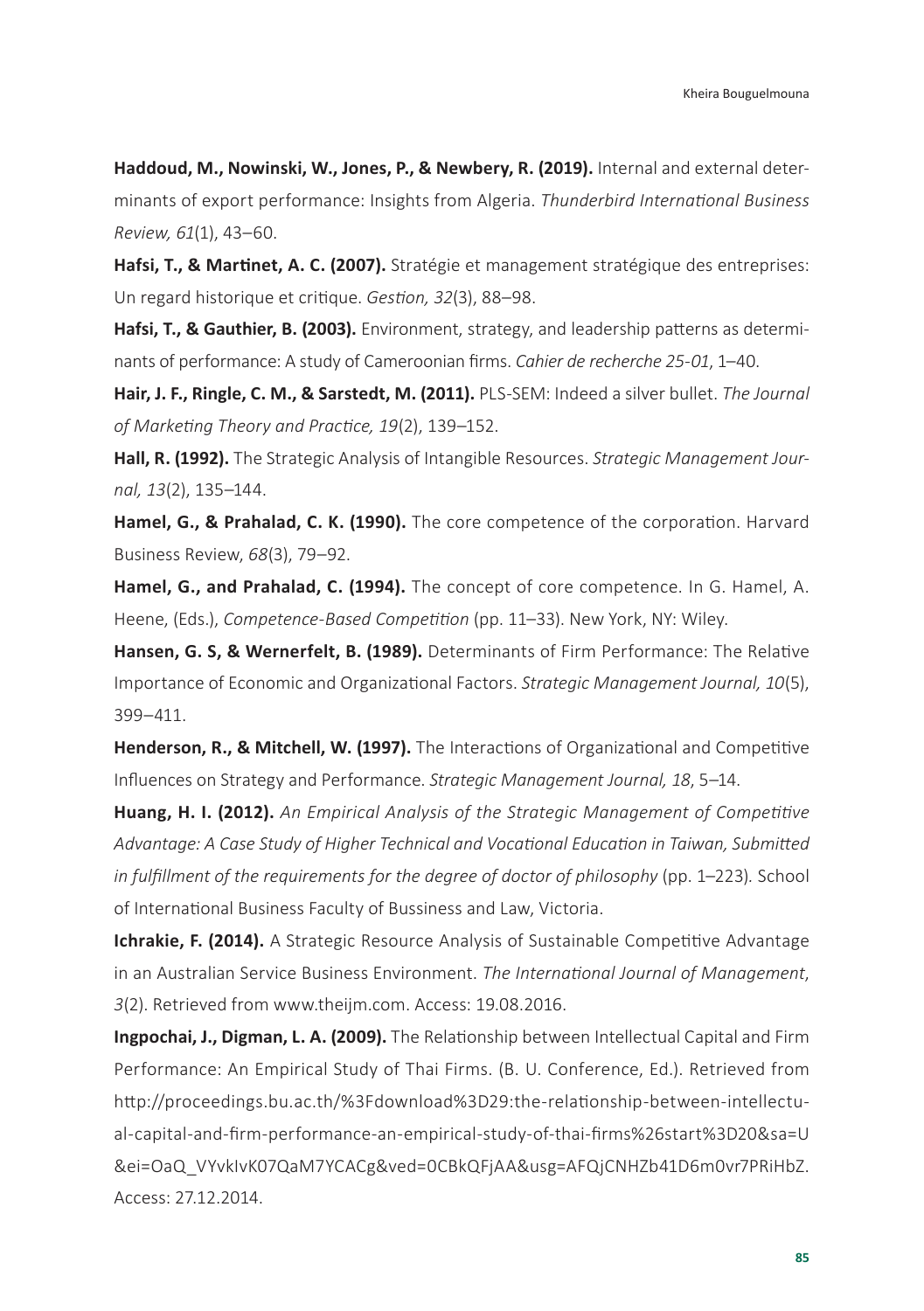

**Jaoua, F. (2014).** Strategic management practices in Tunisian SMEs involved in the upgrading program. *International Journal of Advanced Research, 2*(5), 190–203.

**Kapelko, M. (2006).** Evaluating Efficiency in The Framework of Resource-Based View of The Firm. Evidence from Polish and Spanish Textile and Clothing Industry, Research work, Universitat Autónoma de Barcelona, Departamento de Economía de la Empresa, Bellaterra. Retrieved from http://citeseerx.ist.psu.edu/viewdoc/download? doi=10.1.1.511.8122&rep=rep1&type=pdf. Access: 21.12.2014.

**Laosirihongthong, T., Prajogo, D., & Adebanjo, D. (2013).** The relationships between the firm's strategy, resources, and innovation performance: Resources-based view perspective. *Production Planning & Control, 25*(15), 1231–1246.

**Li, H., Zhang, Y., & Chan, T. S. (2005).** Entrepreneurial Strategy making and performance in china's new technology ventures – the contingency effect of environments and the firm's competencies. *Journal of High Technology Management Research*, *16*(1), 37–57.

**Mauri, A. J., & Micheals, M. P. (1998).** Firm and Industry Effects Within Strategic Management: An Empirical Examination. *Strategic Management Journal, 19*, 211–219.

**Md Daud, I., Ahmad Khairy, A., & Azwardi, M. (2014).** Managerial Competence, Relationship Quality, and Competitive Advantage among SME Exporters. *Procedia – Social and Behavioral Sciences, 115*, 138–146.

**Mebtoul, A. B. (2009).** Le marché informel produit de l'incohérence dans la réforme globale de l'Algérie. Retrieved from http://www.algerie-focus.com/2009/12/le-marche-informel-produit-de-lincohrence-dans-la-reforme-globale-de-lalgerie/. Access: 17.09.2017.

**Mebtoul, A. B. (2017).** Lutter contre la bureaucratie des institutions qui sont le fondement de la sphère informelle. Consulted september 14, 2017. Retrieved from www.Inr-dz.com/ index.php?page=detail&id=67344none.

**Mebtoul, A. B. (2016).** Algérie – La nouvelle loi sur les PME: un impact mitigé sans vision stratégique. Retrieved from [www.maghrebemergent.info](http://www.maghrebemergent.info). Access: 19.09.2017.

**Melbouci, L. (2006).** *De l'économie administrée à l'économie de marché: quelle stratégie de l'entrepreneur algérien face à la concurrence mondiale*, 8e Congrès International Francophone en Entreprenariat et PME, 25–27 octobre, Haute école de gestion (HEG), Suisse. Retrieved from http://airepme.org/images/File/2006/082\_Deleconomieadministree.pdf. Access: 20.09.2012.

**Melbouci, L. (2008).** Le capital social et le comportement innovateur de l'entrepreneur algérien, communication au colloque international sur l'entrepreneuriat et la PME*,*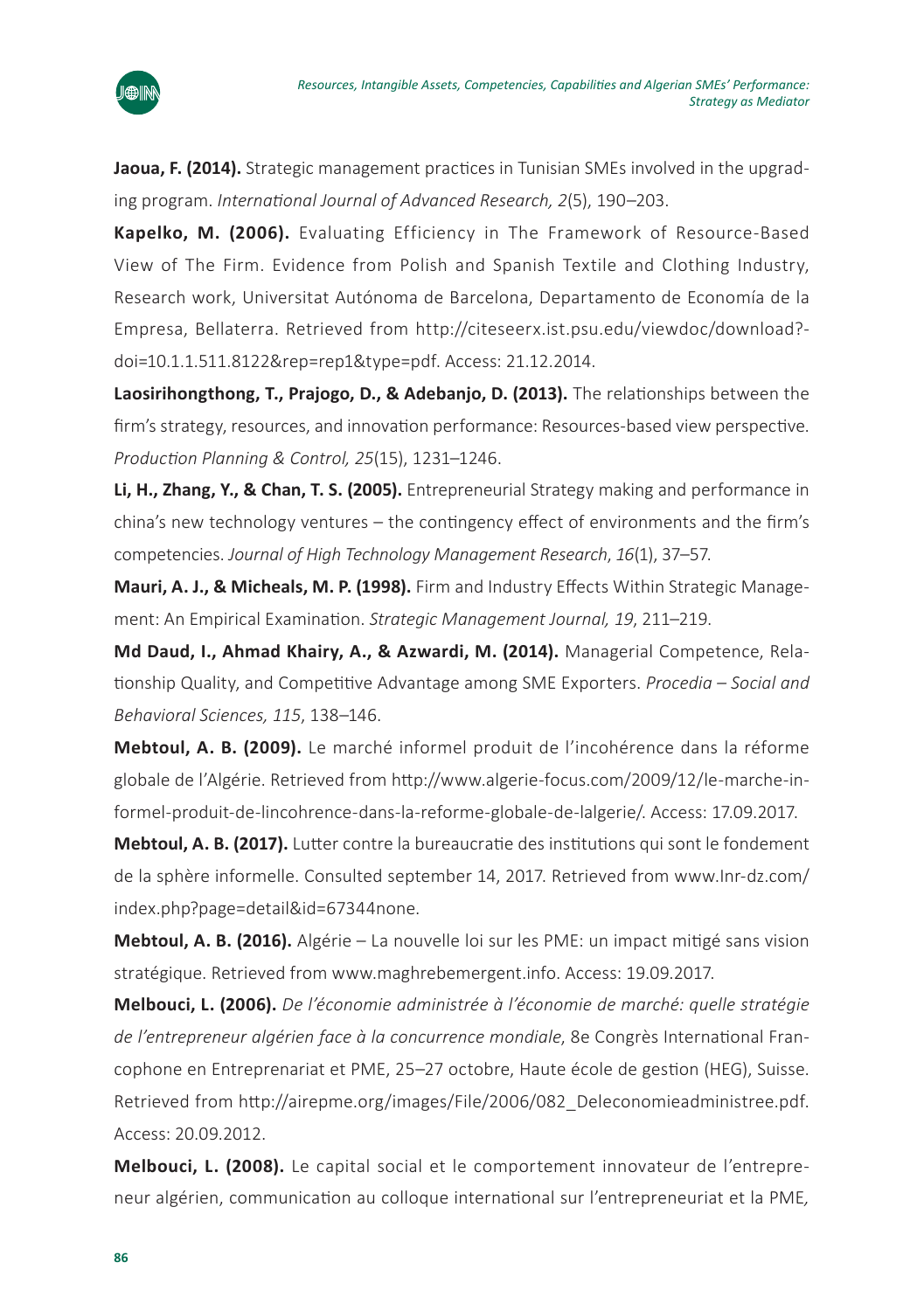*Belgique,* octobre 2008. Retrieved from [www.airepme.org/images/File/2008/C36.pdf](http://www.airepme.org/images/File/2008/C36.pdf). Access: 20.03.2013.

**Muogbo, U. S. (2013).** The Impact of Strategic Management on Organizational Growth and Development (A Study of Selected Manufacturing Firms in Anambra State). *IOSR Journal of Business and Management (IOSR-JBM), 7*(1), 24–32.

**Nunnally, J. C., & Bernstein, I. H. (1994).** The Assessment of Reliability. *Psychometric Theory, 3*, 248–292.

**O'Cass, A. & Ngo, L. V. (2007).** Balancing external adaptation and internal effectiveness: Achieving better brand performance. *Journal of Business Research, 60*(1), 11–20.

**Okpara, J. O. (2015).** Exploring the Effects of Intangible Resources on Competitive Advantage and Performance of Listed Firms in Nigeria*,* College of Business Bloomsburg University of Pennsylvania Bloomsburg, Pennsylvania, USA. Retrieved from [http://baasana.org/](http://baasana.org/wp-content/uploads/2015/06/samplearticle.pdf) [wp-content/uploads/2015/06/samplearticle.pdf](http://baasana.org/wp-content/uploads/2015/06/samplearticle.pdf). Access: 26.12.2016.

**Otieno, D. O., Namusonge, G. S., & Mugambi, F. (2017, July).** Effect of Strategic Management Process on the Performance of Small and Medium Size Enterprises in Kenya. *International Journal of Arts and Commerce, 6*(5), 1–14.

**Penrose, E. T. (1959).** *The Theory of the Growth of the Firm*. New York: John Wiley & Sons. Peteraf, M. A. (1993). The cornerstones of competitive advantage: A resource-based view. *Strategic Management Journal, 14*, 179–191.

**Pribadi, H., & Kanai, K. (2011).** Examining and Exploring Indonesia Small and Medium Enterprise Performance: An Empirical Study. *Asian Journal of Business Management, 3*(2), 98–107.

Rajasekar, J. (2014). Factors affecting Effective Strategy Implementation in a Service Industry: A Study of Electricity Distribution Companies in the Sultanate of Oman. *International Journal of Business and Social Science, Center for Promoting Ideas, USA, 5*(9/I), 169–183.

**Roostika, R. (2019).** SMEs Craft Industry Application of Resource Based View: Capabilities Role of SMEs Performance. *Review of Integrative Business and Economics Research, 8*(4), 423–440.

**Sajilan, S., & Tehseen, S. (2019).** Network competence and firm performance: The mediating role of entrepreneurial innovativeness among Malaysian Chinese entrepreneurs of wholesale businesses. *Asian Academy of Management Journal, 24*(1), 187–201.

**Si Lekhal, K. (2012, Décembre).** Le financement des PME en Algérie: difficultés et perspectives. *Recherches économiques et managériale. Faculté des Sciences Economiques, université Mohamed Khider, Biskra, 12*, 43–59.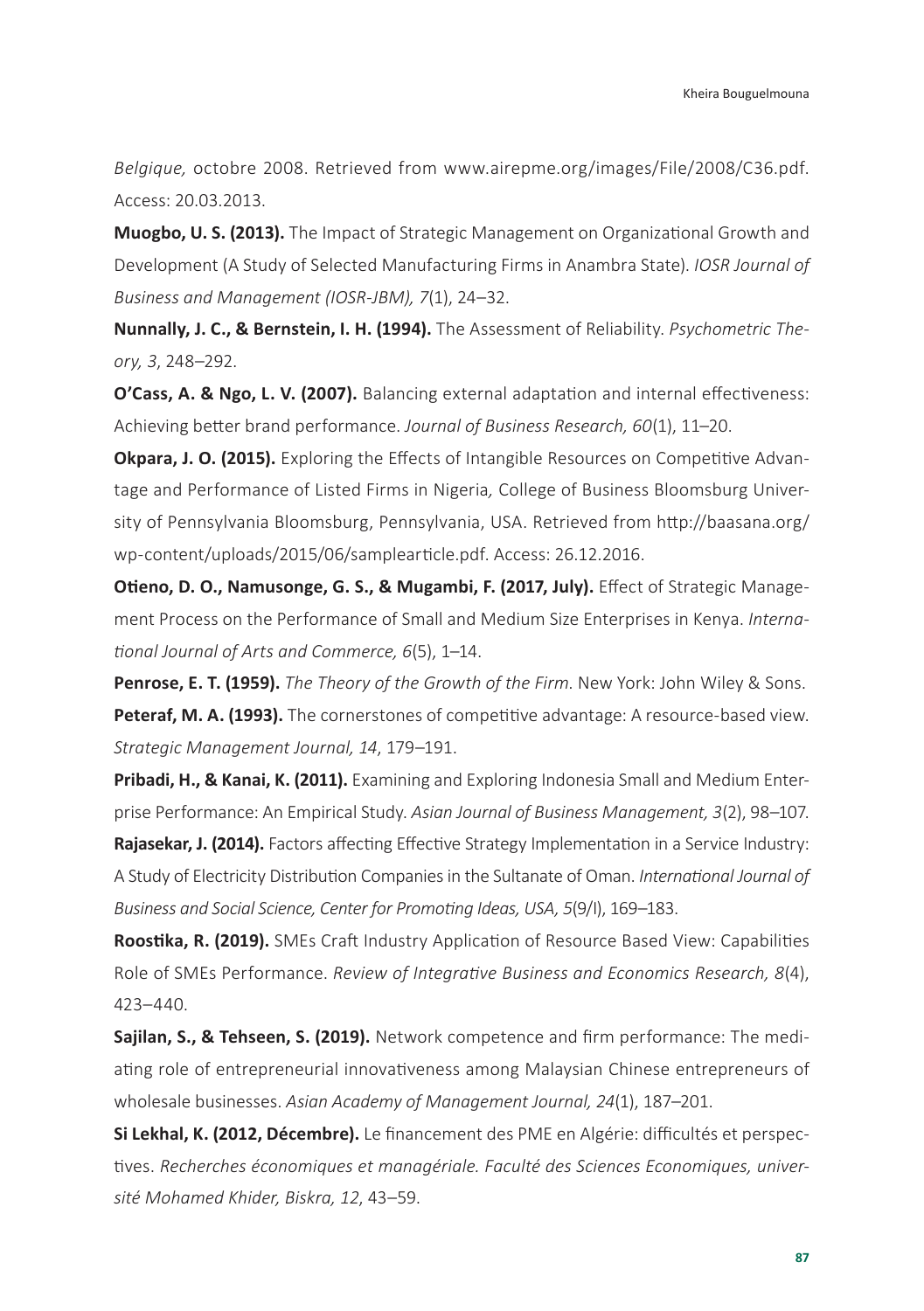

**Si Lekhal, K. (2013).** La Difficulté de financer les PME dans un contexte de forte asymétrie d'information: cas des PME Algériennes. *Revue performance des entreprises Algériennes, 2*(1), 19–32.

**Si Lekhal, K, Korichi, Y., Gaboussa, A. (2013).** Les PME en Algérie: état des lieux, contraintes et perspectives. *Revue performance des entreprises Algériennes, 2*(2), 29–49.

**Sidi Bello, A., & Haim Hilman, A., Manaf Bohari, A. (2018, January).** The mediating effect of competitive strategy on the relationship between market development, product development, and performance of manufacturing based SMEs in Nigeria. *Journal of Business and Retail Management Research, 12*(2), 133–143.

**Sirajuddin, O., Ridwan, M., & Jayadi, M. (2017).** The Effect of Strategic Management Practices on SME Performances in Makassar, Indonesia. *American Journal of Theoretical and Applied Business, 3*(4), 71–80.

**Skokan, K., Pawliczek, A., & Piszczur, R. (2013).** Strategic Planning and Business Performance of Micro, Small, and Medium-Sized Enterprises. *Journal of Competitiveness, 5*(4), 57–72.

**Spanos, Y. E., &, Lioukas, S. (2001).** An examination into the causal logic of rent generation: contrasting Porter's competitive strategy framework and the resource-based perspective. *Strategic Management Journal, 22*(10), 907–934.

**Subroto, A. B., & Alhabsji, T., Djumahir (2014, July).** Industry Environmental integration and strategic resources as the basis of both operations and competitive strategy, and its impacts on business performance (A study in Small Scale industry of Coconut Oil in West Sulawe). *International Journal of Business and Behavioral Sciences, 4*(7).

**Sylvie, G., & Huang, J. S. (2010).** Industry and Firm Effects on Performance: Evidence from the Online News Industry in the U.S. *Journal of Media Business Studies*, *7*(1). Retrieved from [http://docplayer.net/163996141-Industry-and-firm-effects-on-performance-evidence-from](http://docplayer.net/163996141-Industry-and-firm-effects-on-performance-evidence-from-the-online-news-industry-in-u-s.html)[the-online-news-industry-in-u-s.html](http://docplayer.net/163996141-Industry-and-firm-effects-on-performance-evidence-from-the-online-news-industry-in-u-s.html). Access: 15.03.2016.

**Tabet Aoul, W. (2012).** La compétitivité par la mise à niveau de la PME Algérienne: Étude exploratoire. *Revue Économie et Management, 11*, 126–136.

**Tournois, L. (2002).** La réputation de l'entreprise: Gestion d'une ressource intangible source de la performance des entreprises. Retrieved from archives.marketing-trends-congress.com/2002/Material/paper/Fr/TOURNOIS.pdf. Access: 29.04.2014.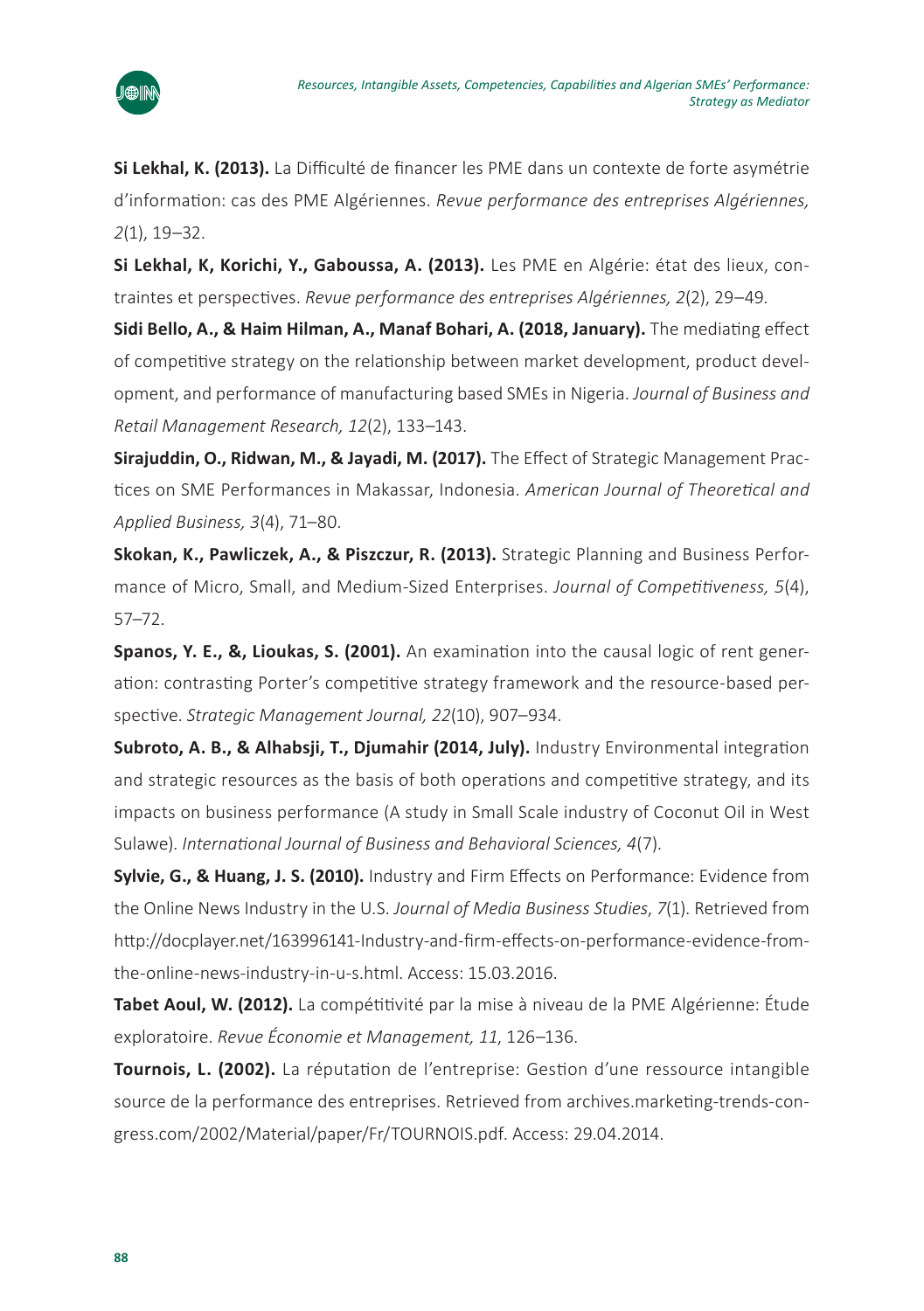**Tywoniak, S. A. (1998).** Le modèle des ressources et des compétences: un nouveau paradigme pour le management stratégique. Retrieved from www.stratégie aims.com/ [events/Conferences/17-vième-conference-un-nouveau-paradigme-pour-le-manage](http://www.stratégie_aims.com/events/Conferences/17-vième-conference-un-nouveau-paradigme-pour-le-management-stratégique/download)[ment-stratégique/download.](http://www.stratégie_aims.com/events/Conferences/17-vième-conference-un-nouveau-paradigme-pour-le-management-stratégique/download) Access: 19.01.2009.

**Wernerfelt, B. (1984).** A Resource-based View of the Firm. *Strategic Management Journal, 5*(2), 171–180.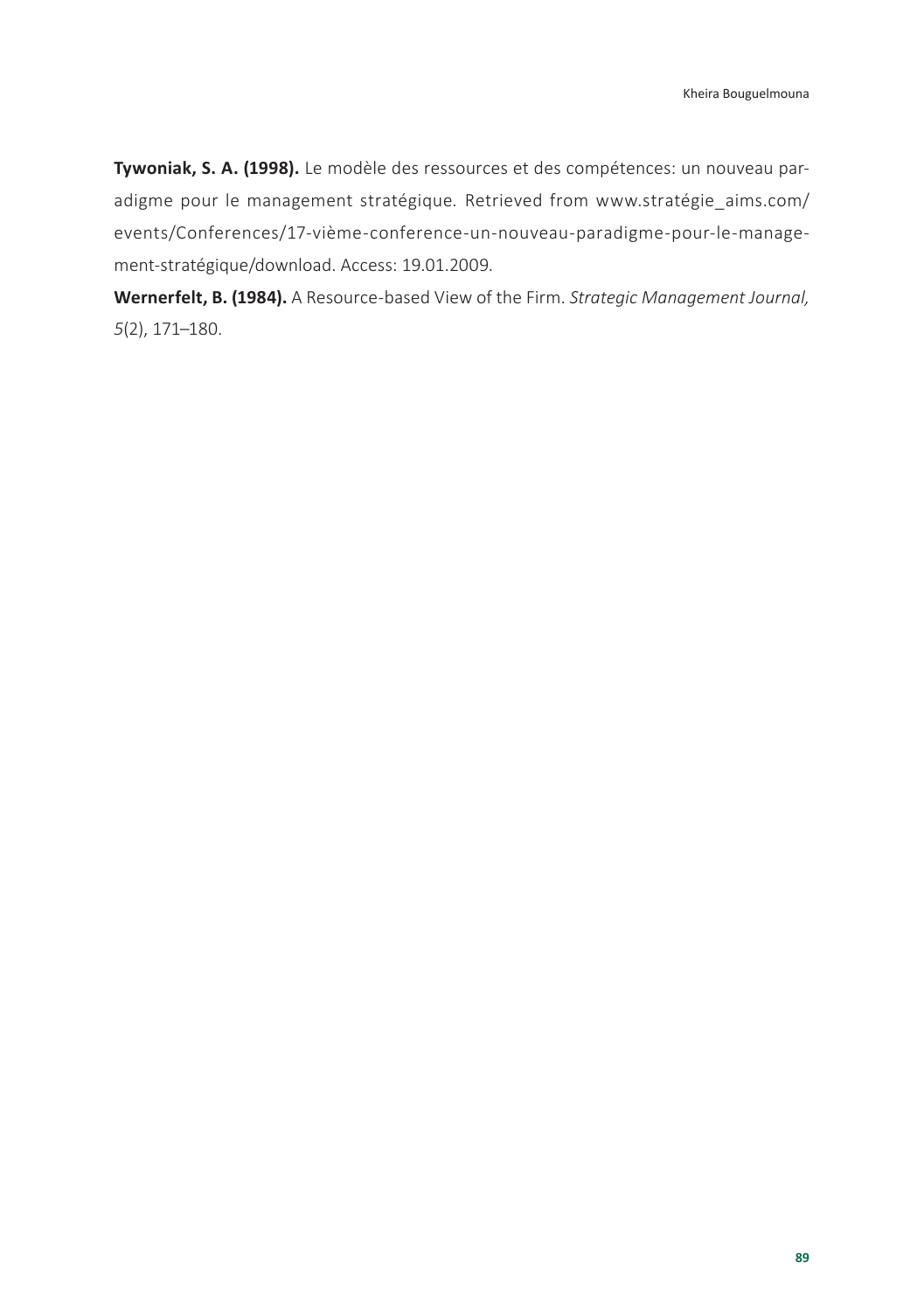

## **APPENDIX A**

#### **Tangible Resource Items**

| Much weaker than the competitor<br>Much stronger than the competitor                                               |  |   |                     |  |
|--------------------------------------------------------------------------------------------------------------------|--|---|---------------------|--|
| <b>T.R.V1:</b> Buildings and other physical structures (i.e. factories, offices,<br>warehouses, stores, showrooms) |  |   | $1 \t2 \t3 \t4 \t5$ |  |
| <b>T.R.V2:</b> Financial Capital [financial capital availability, accessibility (bank)<br>credit), liquidity       |  |   | $1$ $2$ $3$ $4$ $5$ |  |
| $T.R.V3:$ Land                                                                                                     |  |   | $1 \t2 \t3 \t4 \t5$ |  |
| T.R.V4: Cash money (cash and / or bank) earned from various operations 1 2 3 4 5                                   |  |   |                     |  |
| T.R.V5: Technological investments (high-tech production equipment,<br>facilities to improve customer service)      |  |   | $1 \t2 \t3 \t4 \t5$ |  |
| <b>T.R.V6:</b> Human resources (employees' number and loyalty)                                                     |  | 3 |                     |  |

#### **Intangible Assets Items**

| Much stronger than the competitor<br>Much weaker than the competitor                                                 |   |                             |   |                     |     |
|----------------------------------------------------------------------------------------------------------------------|---|-----------------------------|---|---------------------|-----|
| $I.A.V7:$ Patent                                                                                                     |   |                             |   | $1 \t2 \t3 \t4 \t5$ |     |
| <b>I.A.V8:</b> Trademarks                                                                                            |   | $1 \quad 2 \quad 3 \quad 4$ |   |                     |     |
| <b>I.A.V9:</b> Links with top managers from other firms                                                              |   | $1 \quad 2 \quad 3 \quad 4$ |   |                     | - 5 |
| <b>I.A.V10</b> : Links with government officials                                                                     |   |                             |   | $1 \t2 \t3 \t4 \t5$ |     |
| <b>I.A.V11:</b> Links with community leaders                                                                         |   |                             |   | $1 \t2 \t3 \t4 \t5$ |     |
| <b>I.A.V12:</b> Company reputation                                                                                   |   | $1 \quad 2 \quad 3 \quad 4$ |   |                     | - 5 |
| <b>I.A.V13:</b> Organizational structure (firm's operating and reporting<br>structure)                               | 1 |                             |   | 2 3 4 5             |     |
| <b>I.A.V14:</b> ICT organizational infrastructure (ICT system provision for<br>timely reporting of firm performance) | 1 |                             | ર |                     |     |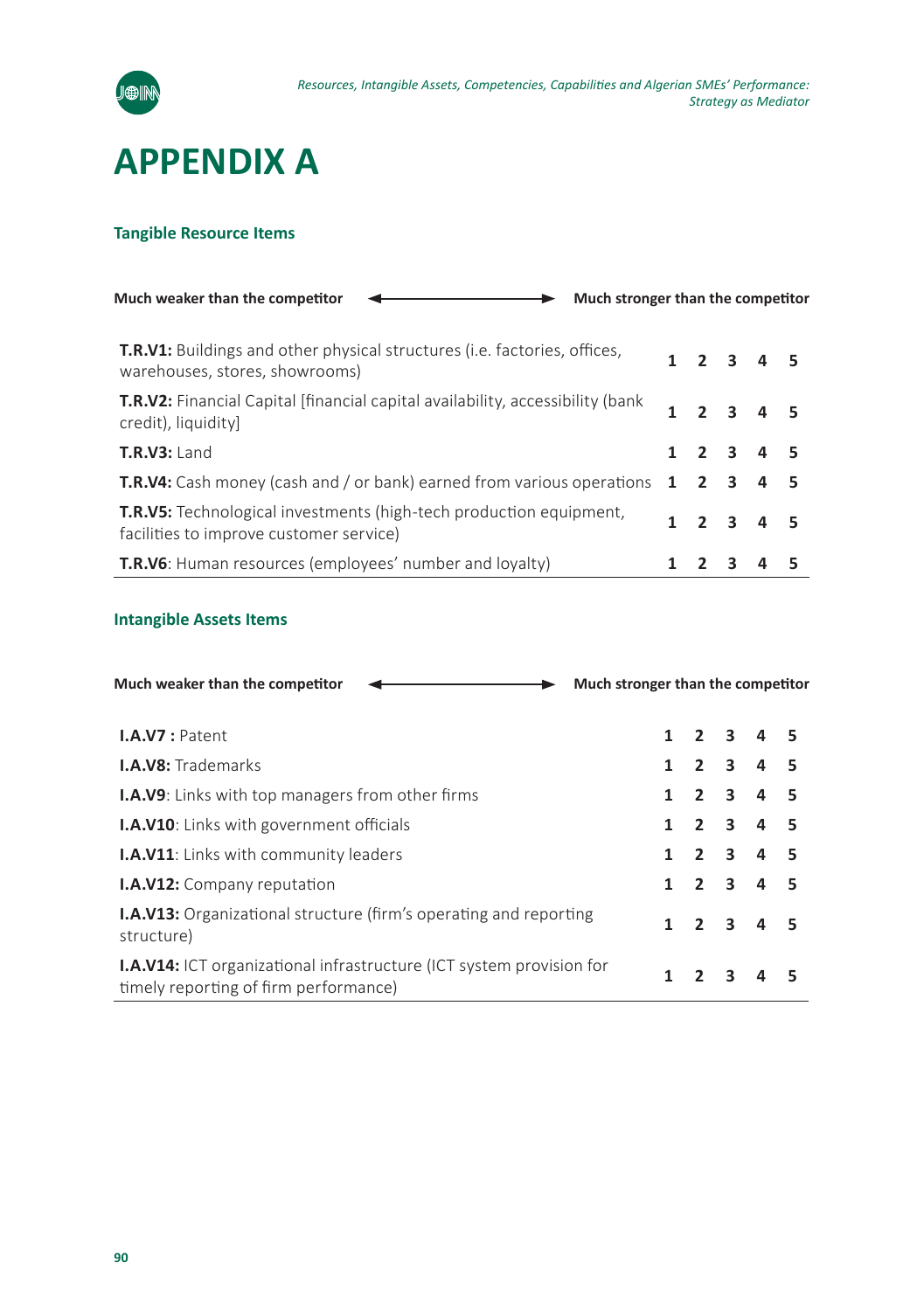#### **Competencies Items**

| Much weaker than the competitor<br>Much stronger than the competitor                                                        |              |                |                         |   |   |
|-----------------------------------------------------------------------------------------------------------------------------|--------------|----------------|-------------------------|---|---|
| <b>C.V15:</b> Managers' know-how, qualifications, expertise, and creativity                                                 | $\mathbf{1}$ | $\overline{2}$ | 3                       | 4 | 5 |
| <b>C.V16:</b> employees' know-how, qualifications, expertise, and creativity                                                | 1            | $\overline{2}$ | $\overline{\mathbf{3}}$ | 4 | 5 |
| <b>C.V17:</b> Individuals knowledge bases development                                                                       | 1            | $\overline{2}$ | 3                       | 4 | 5 |
| <b>C.V18:</b> Employee self-development                                                                                     | $\mathbf{1}$ | $\overline{2}$ | 3                       | 4 | 5 |
| <b>C.V19:</b> Organizational culture (i.e., shared organizational values, beliefs,<br>attitudes, and behaviours)            | 1            | $\overline{2}$ | $\overline{\mathbf{3}}$ | 4 | 5 |
| <b>C.V20</b> : Continuous technological infrastructure improvement                                                          | 1            | $\overline{2}$ | 3                       | 4 | 5 |
| <b>C.V21:</b> Focus on company's research and development department                                                        | 1            | $\overline{2}$ | 3                       | 4 | 5 |
| <b>C.V22:</b> Focus on cooperation with universities, research institutes and /<br>or other companies to acquire knowledge) | 1            | $\overline{2}$ | 3                       | 4 | 5 |
| <b>C.V23:</b> Strong brand name                                                                                             | 1            | $\overline{2}$ | $\overline{3}$          | 4 | 5 |
| <b>C.V24:</b> Focus on a strong sales force and / or strong external<br>communication                                       | 1            | $\overline{2}$ | 3                       | 4 | 5 |
| <b>C.V25:</b> Well organized marketing department                                                                           | 1            | $\overline{2}$ | 3                       | Δ | 5 |
| <b>C.V26:</b> Routines regularly measuring changes in customer / competitor<br>behaviour                                    | 1            | $\overline{z}$ | 3                       | 4 | 5 |
| <b>C.V27:</b> Customer management (customer loyalty, response time to<br>customer requirements)                             | 1            | 2              | 3                       |   | 5 |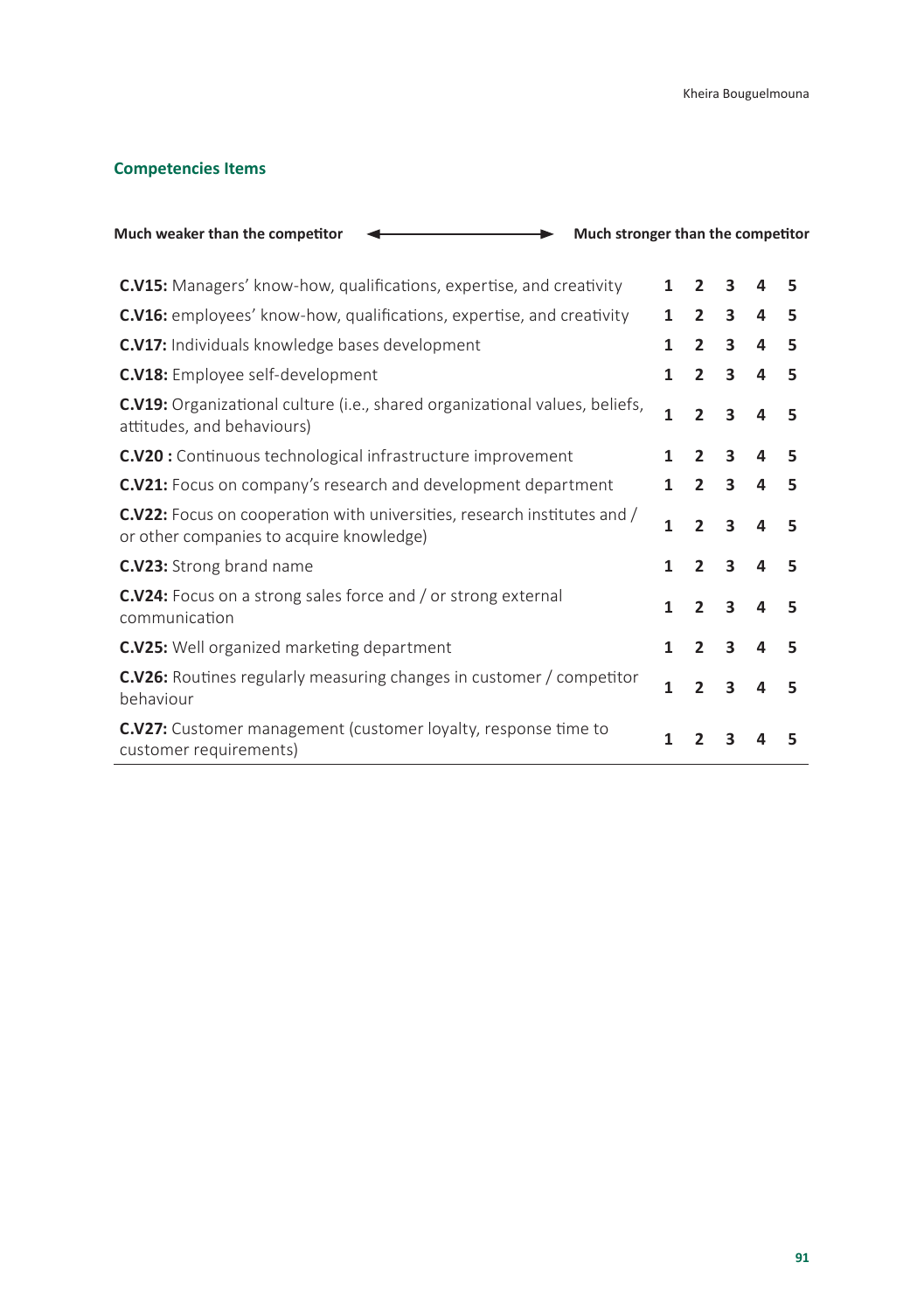

#### **Capabilities Items**

| Much stronger than the competitor<br>Much weaker than the competitor                                                                        |  |   |                                     |  |
|---------------------------------------------------------------------------------------------------------------------------------------------|--|---|-------------------------------------|--|
| <b>C.P.V28:</b> Learning capacity (mechanisms creation and knowledge<br>sharing, teamwork efficiency, continuous improvement process (CIP)) |  |   | $1 \t2 \t3 \t4 \t5$                 |  |
| <b>C.P.V29:</b> Logistics and supply efficiency                                                                                             |  |   | $1 \t2 \t3 \t4 \t5$                 |  |
| <b>C.P.V30:</b> Supplier / distributor network management                                                                                   |  |   | $1 \quad 2 \quad 3 \quad 4 \quad 5$ |  |
| <b>C.P.V31:</b> Key performance indicators (KPIs) adoption                                                                                  |  |   | $1 \t2 \t3 \t4 \t5$                 |  |
| <b>C.P.V32:</b> Building suppliers / distributors relationships' capacity                                                                   |  |   | $1 \t2 \t3 \t4 \t5$                 |  |
| <b>C.P.V33:</b> Formalised working procedures for each firm function                                                                        |  | ર |                                     |  |

#### **Items of Degree of Strategy Adoption in Business Practices**

| <b>Strongly Disagree</b>                                                                                                                                                                    |  | <b>Strongly Agree</b> |                         |  |  |
|---------------------------------------------------------------------------------------------------------------------------------------------------------------------------------------------|--|-----------------------|-------------------------|--|--|
| <b>S.A.V1:</b> Written vision and affirmed mission existence                                                                                                                                |  | $1 \quad 2 \quad 3$   |                         |  |  |
| <b>S.A.V2:</b> Global strategy and functional strategies existence                                                                                                                          |  |                       | $2 \quad 3$             |  |  |
| <b>S.A.V3:</b> Environmental (internal / external) analysis                                                                                                                                 |  | 2 <sub>3</sub>        |                         |  |  |
| <b>S.A.V4:</b> Strategy techniques usage [M. Porter's 05 force analysis,<br>portfolio strategies (BCG, Mackinsey, ADL) analysis, resource and<br>competencies analysis, PEST analysis, etc. |  |                       | $\overline{\mathbf{3}}$ |  |  |
| <b>S.A.V5:</b> Organizational actors (Tops and Line managers) participation in<br>strategy formulation                                                                                      |  |                       | $\overline{\mathbf{3}}$ |  |  |
| <b>S.A.V6:</b> Commitment to implement the strategy                                                                                                                                         |  | 2 <sub>3</sub>        |                         |  |  |
| <b>S.A.V7:</b> Strategy evaluation and control                                                                                                                                              |  |                       | 3                       |  |  |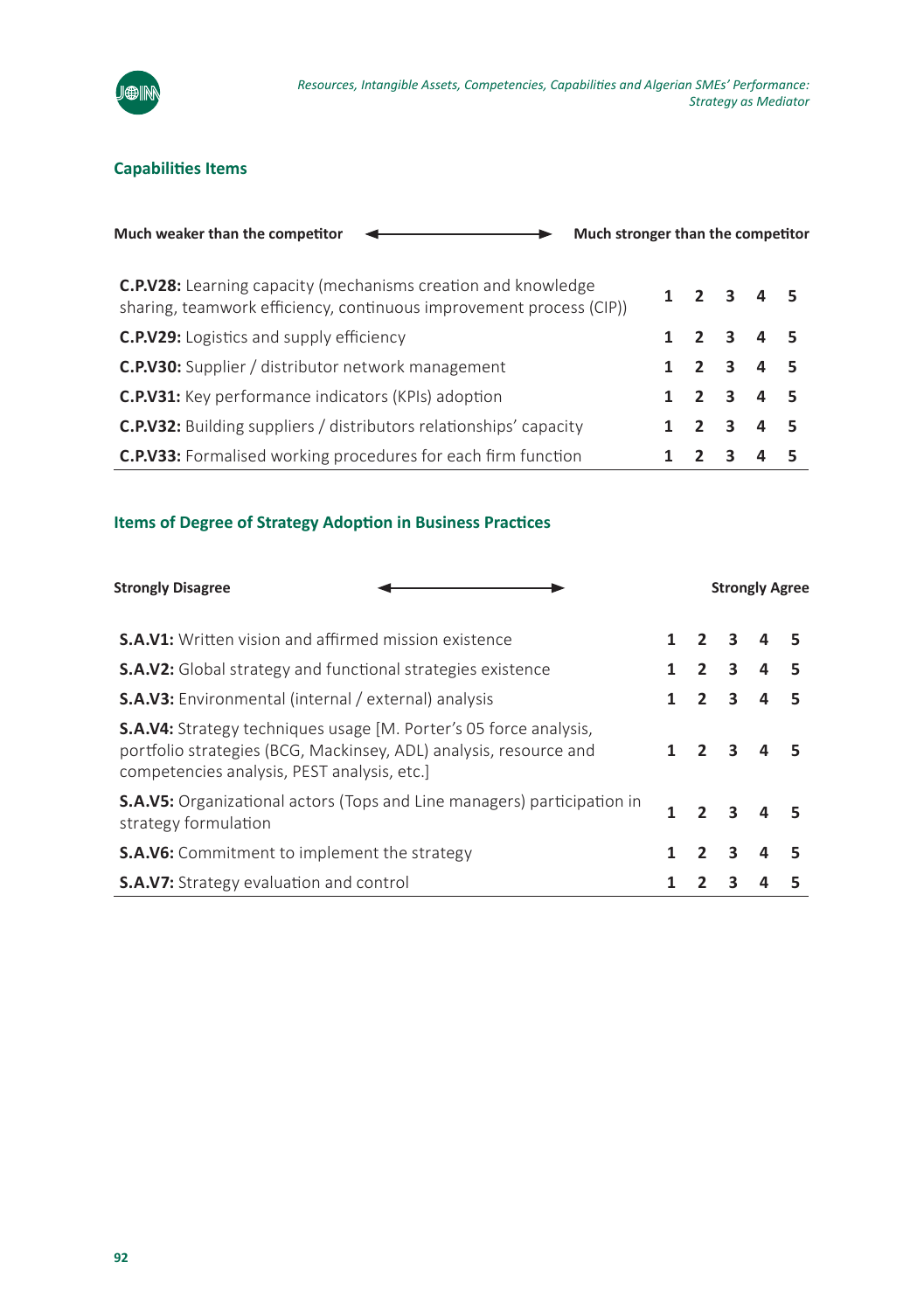#### **Market Performance Items**

| Much below average                                                                      |  |  |  |                     |  |  |  | Much above average |
|-----------------------------------------------------------------------------------------|--|--|--|---------------------|--|--|--|--------------------|
| <b>M.P.V1:</b> Increase in sales volume (Business Turnover) compared to<br>competition. |  |  |  | $1 \t2 \t3 \t4 \t5$ |  |  |  |                    |
| <b>M.P.V2:</b> Increase in market share compared to competition.                        |  |  |  | $1 \t2 \t3 \t4 \t5$ |  |  |  |                    |

#### **Profitability Items**

| Much below average                                                         | Much above average |  |  |                     |  |  |  |  |  |
|----------------------------------------------------------------------------|--------------------|--|--|---------------------|--|--|--|--|--|
| <b>P.V3:</b> Company's net profit compared to competition.                 |                    |  |  | $1 \t2 \t3 \t4 \t5$ |  |  |  |  |  |
| <b>P.V4:</b> Company's return on sales (ROS) compared to competition.      |                    |  |  | $1 \t2 \t3 \t4 \t5$ |  |  |  |  |  |
| <b>P.V5:</b> Company's return on investment (ROI) compared to competition. |                    |  |  | $1 \t2 \t3 \t4 \t5$ |  |  |  |  |  |
| <b>P.V6:</b> Company's liquidity compared to competition.                  |                    |  |  |                     |  |  |  |  |  |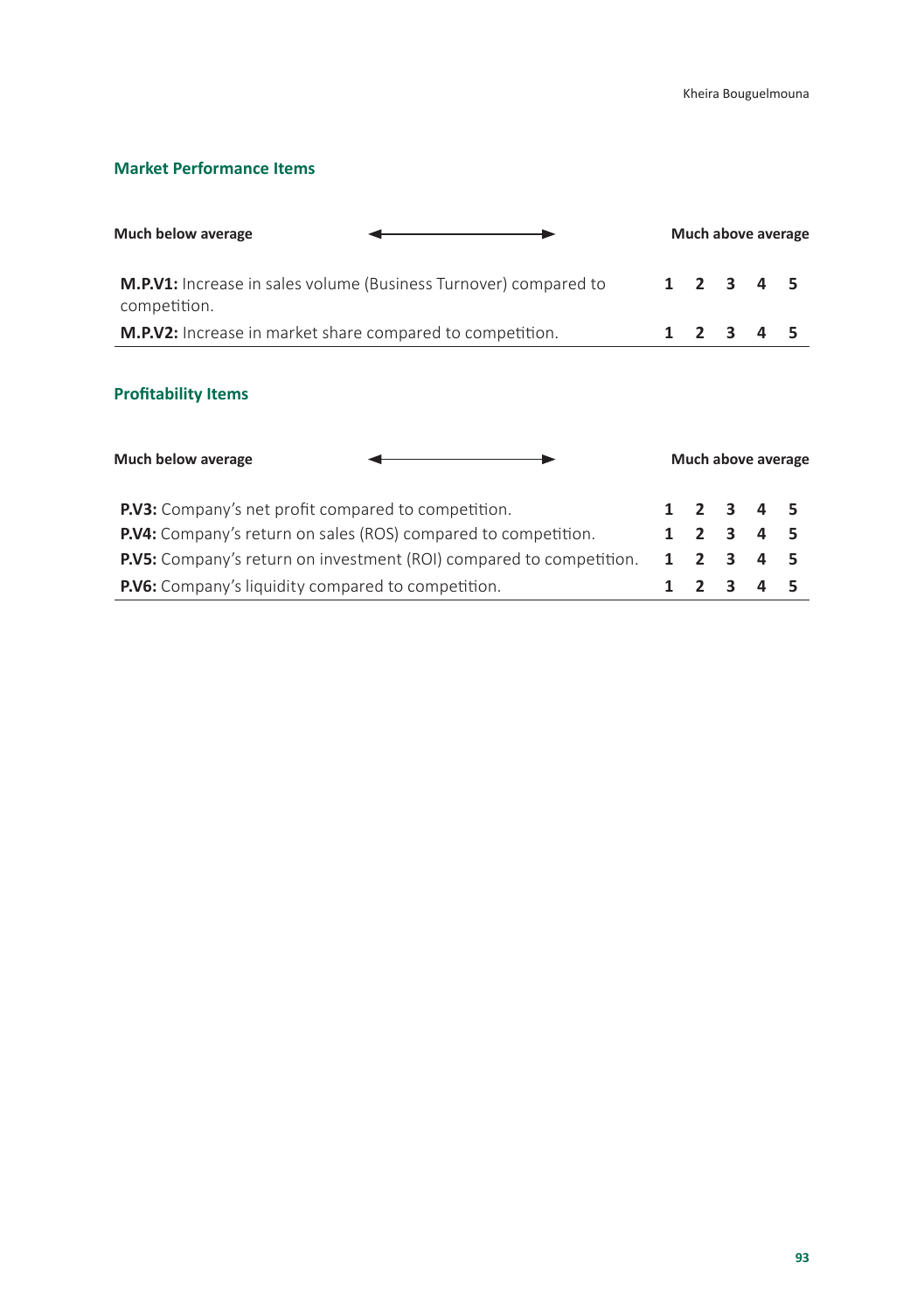

## **APPENDIX B**

| <b>Constructs</b>                   | Items          | Loading | Student    | C.R                 | <b>AVE</b>     | 1                        | $\overline{2}$ | 3 | 4 | 5 | 6 | $\overline{\phantom{a}}$ |
|-------------------------------------|----------------|---------|------------|---------------------|----------------|--------------------------|----------------|---|---|---|---|--------------------------|
|                                     | <b>T.R V1</b>  | 0.82    | 13.54      |                     |                |                          |                |   |   |   |   |                          |
|                                     | <b>T.R V2</b>  | 0.88    | 14.98      |                     | 0.90 0.59 0.77 |                          |                |   |   |   |   |                          |
| <b>Tangible</b><br><b>Resources</b> | T.R V3         | 0.75    | 8.87       |                     |                |                          |                |   |   |   |   |                          |
|                                     | <b>T.R V4</b>  | 0.81    | 11.43      |                     |                |                          |                |   |   |   |   |                          |
|                                     | <b>T.R V5</b>  | 0.67    | 7.30       |                     |                |                          |                |   |   |   |   |                          |
|                                     | <b>T.R V6</b>  | 0.66    | 6.47       |                     |                |                          |                |   |   |   |   |                          |
|                                     | I.A V7         |         | Eliminated |                     |                |                          |                |   |   |   |   |                          |
|                                     | I.A V8         | 0.65    | 8.10       |                     |                |                          |                |   |   |   |   |                          |
|                                     | I.A V9         | 0.64    | 6.21       |                     |                |                          |                |   |   |   |   |                          |
| <b>Intangibles</b>                  | <b>I.A V10</b> | 0.66    | 8.26       |                     |                |                          |                |   |   |   |   |                          |
| <b>Assets</b>                       | I.A V11        |         | Eliminated | 0.89 0.57 0.78 0.75 |                |                          |                |   |   |   |   |                          |
|                                     | <b>I.A V12</b> | 0.82    | 19.82      |                     |                |                          |                |   |   |   |   |                          |
|                                     | <b>I.A V13</b> | 0.83    | 15.80      |                     |                |                          |                |   |   |   |   |                          |
|                                     | <b>I.A V14</b> | 0.88    | 24.36      |                     |                |                          |                |   |   |   |   |                          |
|                                     | C.V15          | 0.75    | 8.01       |                     |                |                          |                |   |   |   |   |                          |
|                                     | C.V16          | 0.68    | 6.52       |                     |                |                          |                |   |   |   |   |                          |
|                                     | C.V17          | 0.68    | 6.46       |                     |                |                          |                |   |   |   |   |                          |
|                                     | C.V18          | 0.68    | 5.41       |                     |                |                          |                |   |   |   |   |                          |
|                                     | C.V19          | 0.73    | 6.95       |                     |                |                          |                |   |   |   |   |                          |
|                                     | C.V20          | 0.86    | 12.51      |                     |                |                          |                |   |   |   |   |                          |
| Compe-<br>tences                    | C.V21          |         | Eliminated |                     |                | 0.93 0.53 0.70 0.84 0.73 |                |   |   |   |   |                          |
|                                     | C.V22          | 0.67    | 7.82       |                     |                |                          |                |   |   |   |   |                          |
|                                     | C.V23          | 0.80    | 14.88      |                     |                |                          |                |   |   |   |   |                          |
|                                     | C.V24          | 0.77    | 10.81      |                     |                |                          |                |   |   |   |   |                          |
|                                     | C.V25          | 0.69    | 9.13       |                     |                |                          |                |   |   |   |   |                          |
|                                     | C.V26          | 0.64    | 5.95       |                     |                |                          |                |   |   |   |   |                          |
|                                     | C.V27          | 0.77    | 10.46      |                     |                |                          |                |   |   |   |   |                          |

**Table 1.** Parameters for evaluating the measurement model